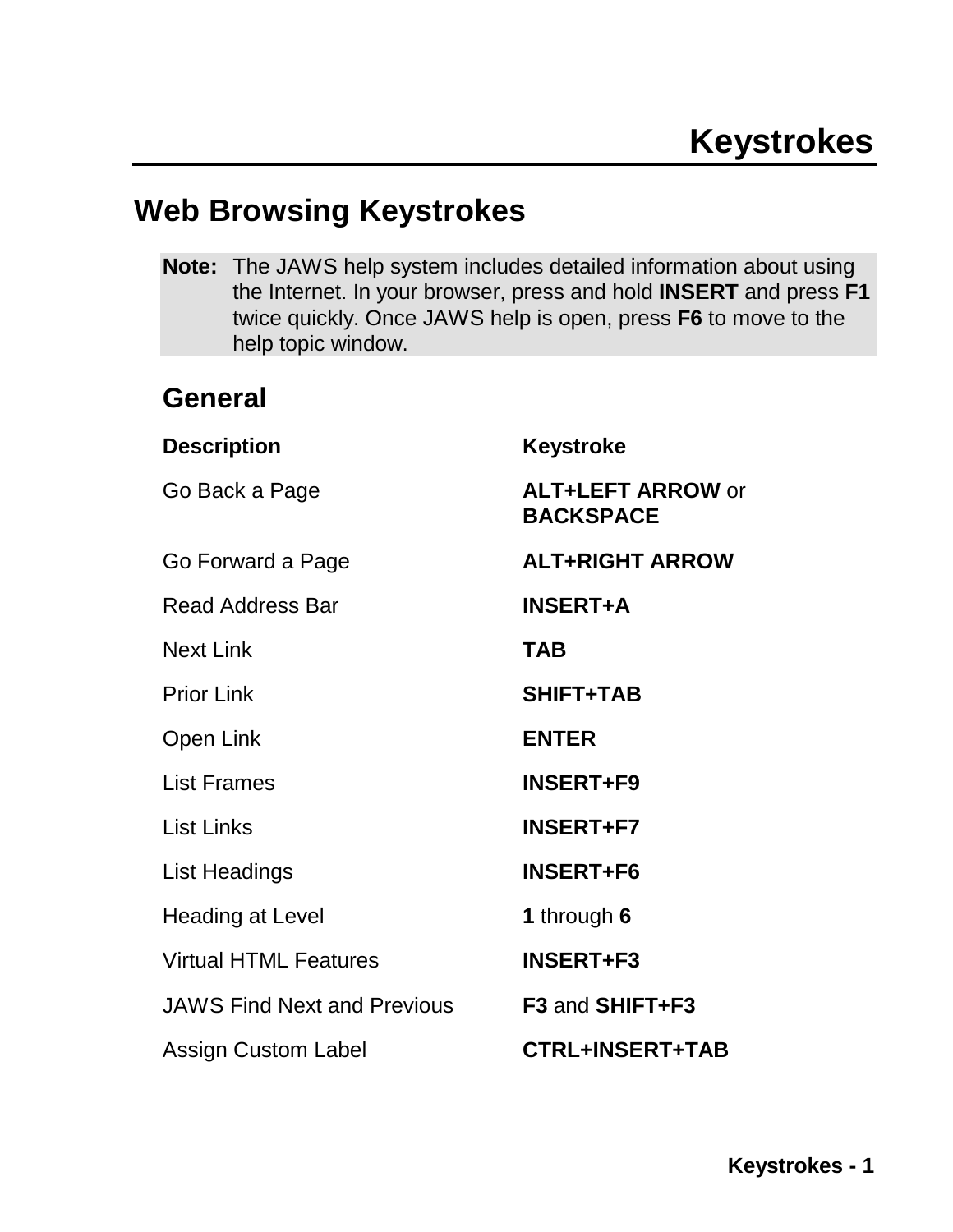| <b>Description</b>                            | <b>Keystroke</b>                                      |  |  |
|-----------------------------------------------|-------------------------------------------------------|--|--|
| <b>ARIA Drag-and-Drop</b>                     | <b>WINDOWS</b><br>Key+CTRL+EQUALS                     |  |  |
| <b>ARIA Live Region Text Filter</b>           | <b>WINDOWS Key+CTRL+DASH</b>                          |  |  |
| Open Flexible Web Wizard                      | <b>INSERT+SPACEBAR followed</b><br>by $X$             |  |  |
| <b>Temporarily Toggle Smart</b><br>Navigation | <b>INSERT+X</b>                                       |  |  |
| <b>Tabbed Browsing Quick Keys</b>             |                                                       |  |  |
| <b>Description</b>                            | <b>Keystroke</b>                                      |  |  |
| Open a New Tab                                | <b>CTRL+T</b>                                         |  |  |
| Open a New Tab from the<br><b>Address Bar</b> | <b>ALT+ENTER</b> (on address bar)                     |  |  |
| Switch to the Next Tab                        | <b>CTRL+TAB</b>                                       |  |  |
| Switch to the Previous Tab                    | <b>CTRL+SHIFT+TAB</b>                                 |  |  |
| Switch to a Specific Tab Number               | <b>CTRL+n, where n is a digit from</b><br>1 through 8 |  |  |
| <b>Switch to Last Tab</b>                     | CTRL+9                                                |  |  |
| <b>Close Current Tab</b>                      | <b>CTRL+W or CTRL+F4</b>                              |  |  |
| Close All Tabs                                | $ALT + F4$                                            |  |  |
| <b>Close Other Tabs</b>                       | CTRL+ALT+F4                                           |  |  |
| Open Links in a New Tab in the<br>Background  | <b>CTRL+ENTER</b>                                     |  |  |
| Open Links in a New Tab in the<br>Foreground  | <b>CTRL+SHIFT+ENTER</b>                               |  |  |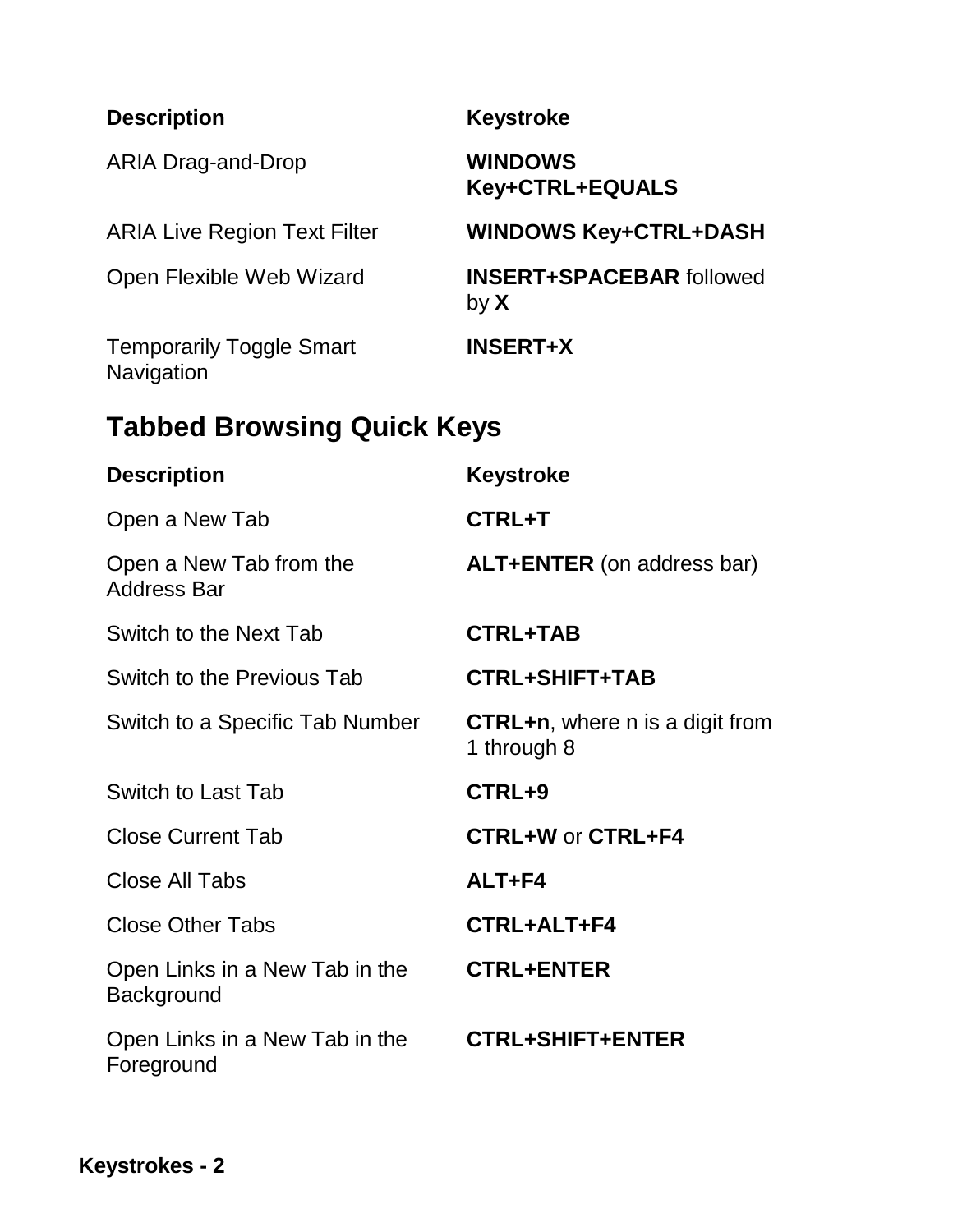## **Navigation Quick Keys**

**Tip:** If you hold down **SHIFT** before pressing one of the following Navigation Quick Keys, you can move to the previous instance of that element, for example, press **A** to move to the next radio button, press **SHIFT+A** to move to the previous radio button. In addition, if you hold down **CTRL+INSERT** while pressing keystrokes with an asterisk (\*) next to them, JAWS displays a list of those elements on the page.

| <b>Description</b>                               | <b>Keystroke</b>   |
|--------------------------------------------------|--------------------|
| <b>Next Radio Button</b>                         | $A^*$              |
| <b>Next Button</b>                               | $B^*$              |
| Next Combo Box, List Box, or<br><b>Tree View</b> | $\mathsf{C}^*$     |
| <b>Next Different Element</b>                    | D                  |
| <b>Next Edit Box</b>                             | E*                 |
| <b>Next Form Control</b>                         | F                  |
| <b>Next Graphic</b>                              | $\mathsf{G}^\star$ |
| <b>Next Heading</b>                              | н                  |
| Next Item in a List                              | ı                  |
| Jump to Line                                     | J*                 |
| <b>Next PlaceMarker</b>                          | $K^*$              |
| <b>Next List</b>                                 | $L^*$              |
| <b>Next Frame</b>                                | M                  |
| <b>Skip Past Links</b>                           | N                  |
| <b>Next Article</b>                              | $O^*$              |
| <b>Next Paragraph</b>                            | P*                 |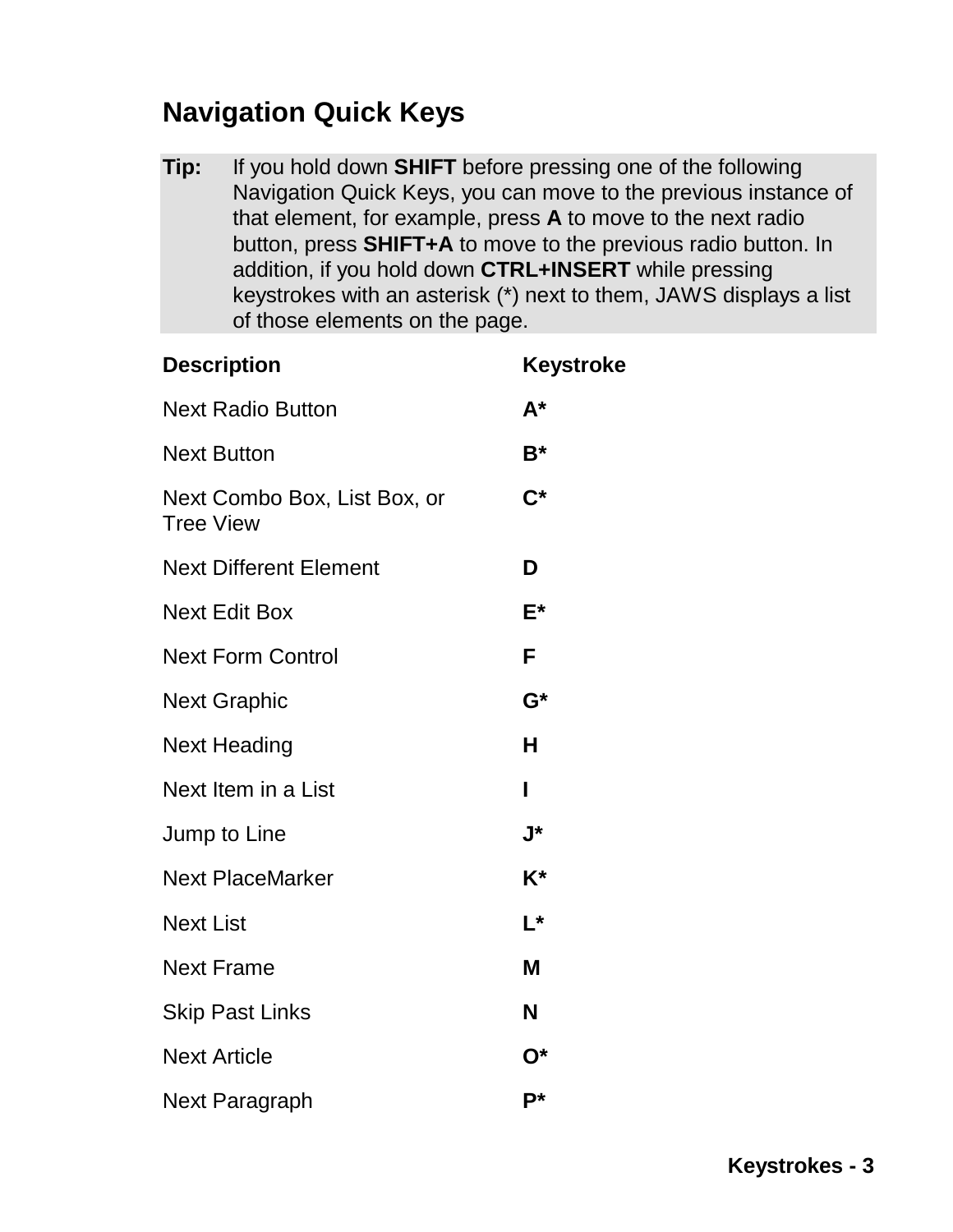| <b>Description</b>             | <b>Keystroke</b>    |
|--------------------------------|---------------------|
| Move to Main Region            | Q                   |
| Next Region                    | $R^*$               |
| <b>Next Same Element</b>       | S                   |
| <b>Next Table</b>              | $T^*$               |
| <b>Next Unvisited Link</b>     | U                   |
| <b>Next Visited Link</b>       | V                   |
| <b>Next Check Box</b>          | $X^*$               |
| <b>Next Division</b>           | $Z^*$               |
| <b>Next Tab Control</b>        | <b>APOSTROPHE*</b>  |
| <b>Next Separator</b>          | <b>DASH</b>         |
| <b>Next Clickable Element</b>  | <b>SLASH*</b>       |
| <b>Next Mouse Over Element</b> | <b>SEMICOLON*</b>   |
| <b>Next Element</b>            | <b>SHIFT+PERIOD</b> |
| <b>Previous Element</b>        | <b>SHIFT+COMMA</b>  |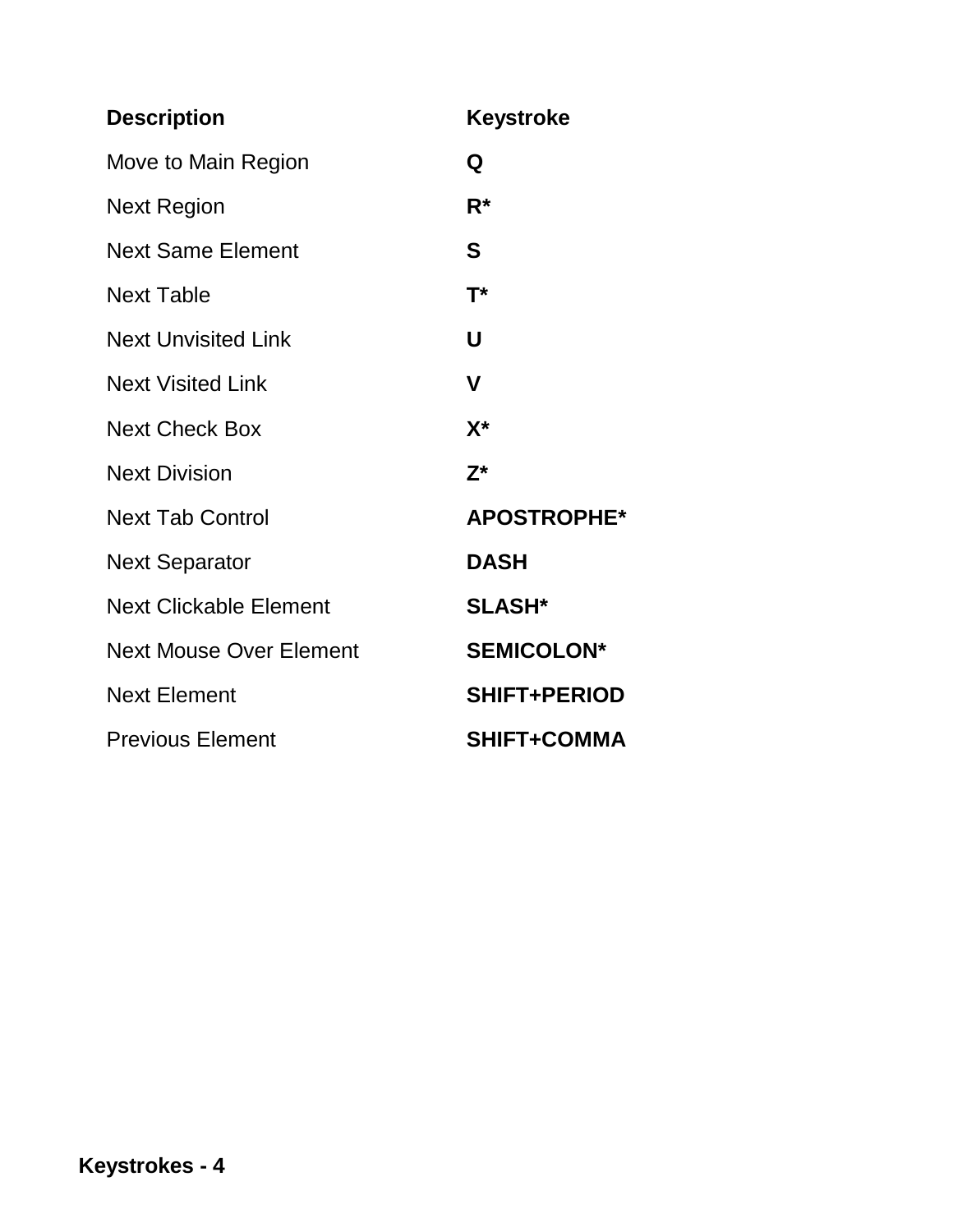# **Forms**

| <b>Description</b>                                | <b>Keystroke</b>        |
|---------------------------------------------------|-------------------------|
| <b>Enter Forms Mode</b>                           | <b>ENTER</b>            |
| <b>Exit Forms Mode</b>                            | <b>NUM PAD PLUS</b>     |
| <b>List Form Fields</b>                           | <b>INSERT+F5</b>        |
| <b>First Form Field</b>                           | <b>INSERT+CTRL+HOME</b> |
| <b>Next Form Field</b>                            | F                       |
| <b>Prior Form Field</b>                           | <b>SHIFT+F</b>          |
| <b>Last Form Field</b>                            | <b>INSERT+CTRL+END</b>  |
| <b>Next Radio Button</b>                          | A                       |
| <b>Prior Radio Button</b>                         | <b>SHIFT+A</b>          |
| <b>List Radio Buttons</b>                         | CTRL+INSERT+A           |
| <b>Next Button</b>                                | B                       |
| <b>Prior Button</b>                               | <b>SHIFT+B</b>          |
| <b>List Buttons</b>                               | <b>CTRL+INSERT+B</b>    |
| Next Combo Box, List Box, or<br><b>Tree View</b>  | C                       |
| Prior Combo Box, List Box, or<br><b>Tree View</b> | SHIFT+C                 |
| List Combo Boxes, List Boxes,<br>or Tree Views    | <b>CTRL+INSERT+C</b>    |
| <b>Next Edit Box</b>                              | Е                       |
| <b>Prior Edit Box</b>                             | <b>SHIFT+E</b>          |
| List Edit Boxes                                   | <b>CTRL+INSERT+E</b>    |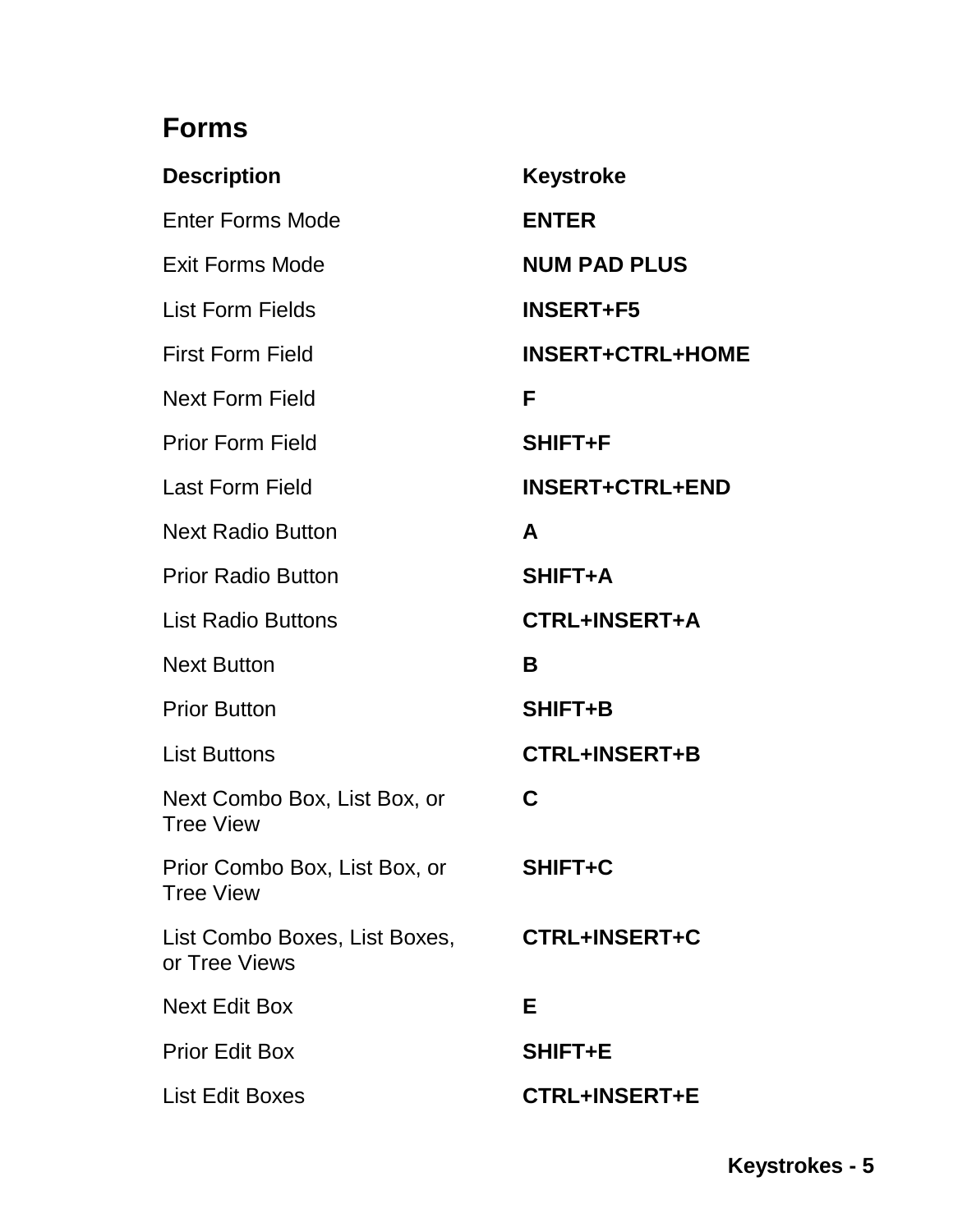| <b>Description</b>                      | <b>Keystroke</b>                                                 |
|-----------------------------------------|------------------------------------------------------------------|
| <b>Next Check Box</b>                   | X                                                                |
| <b>Prior Check Box</b>                  | SHIFT+X                                                          |
| <b>List Check Boxes</b>                 | <b>CTRL+INSERT+X</b>                                             |
| <b>Tables</b>                           |                                                                  |
| <b>Description</b>                      | Keystroke                                                        |
| List keystrokes for table<br>navigation | <b>INSERT+SPACEBAR, followed by</b><br>T, and then QUESTION MARK |
| <b>Next Table</b>                       | Т                                                                |
| <b>Prior Table</b>                      | SHIFT+T                                                          |
| <b>Select Table</b>                     | F <sub>8</sub>                                                   |
| <b>Next Row</b>                         | <b>WINDOWS KEY+ALT+DOWN</b><br><b>ARROW</b>                      |
| <b>Prior Row</b>                        | <b>WINDOWS KEY+ALT+UP</b><br><b>ARROW</b>                        |
| <b>Read Row</b>                         | <b>WINDOWS KEY+COMMA or</b><br><b>WINDOWS KEY+NUM PAD 5</b>      |
| <b>Next Column</b>                      | <b>WINDOWS KEY+ALT+RIGHT</b><br><b>ARROW</b>                     |
| <b>Prior Column</b>                     | <b>WINDOWS KEY+ALT+LEFT</b><br><b>ARROW</b>                      |
| <b>Read Column</b>                      | <b>WINDOWS KEY+PERIOD</b>                                        |
| Next Cell in Row                        | <b>ALT+CTRL+RIGHT ARROW</b>                                      |
| <b>Prior Cell in Row</b>                | <b>ALT+CTRL+LEFT ARROW</b>                                       |
| <b>Cell Below in Column</b>             | <b>ALT+CTRL+DOWN ARROW</b>                                       |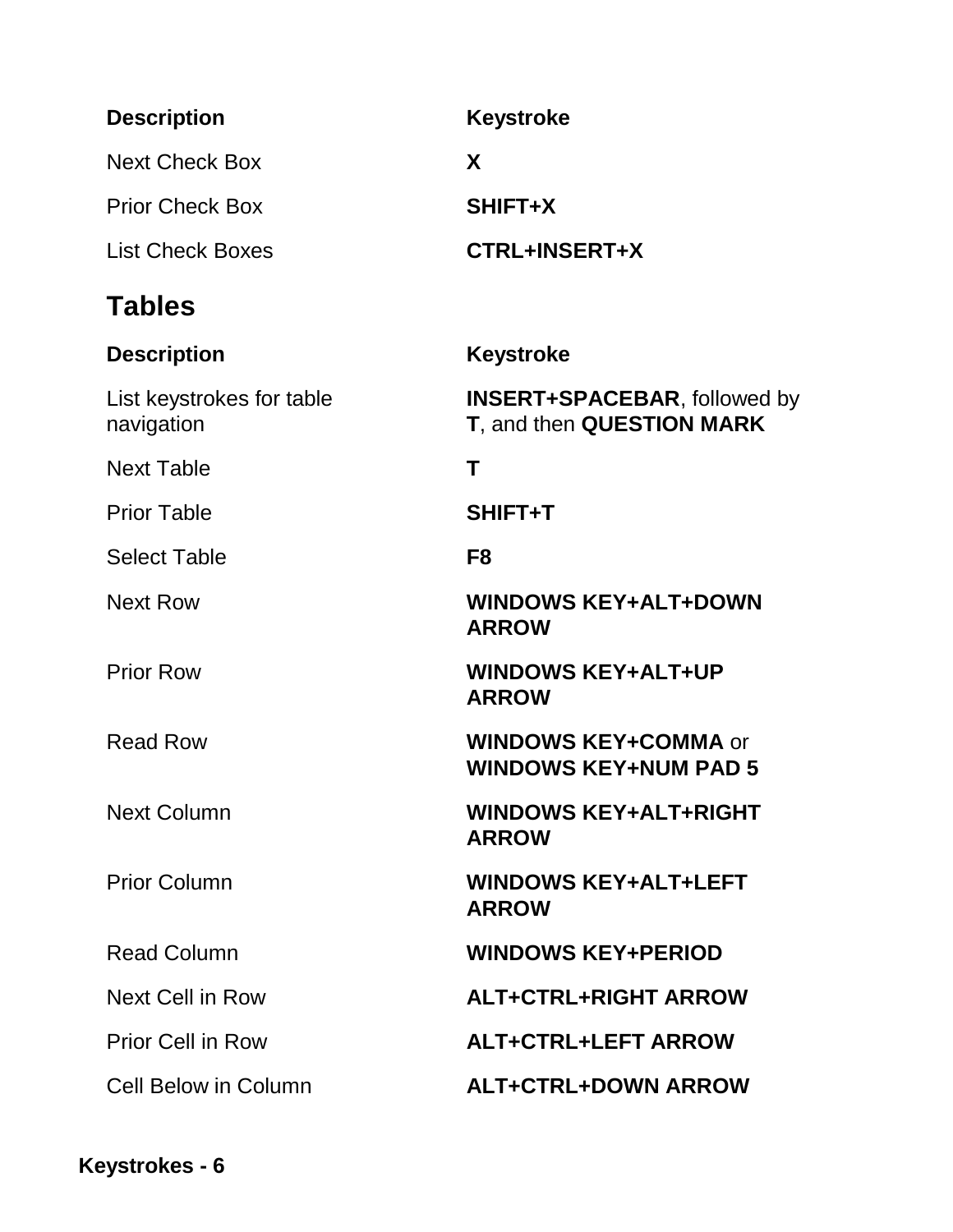### **Description Keystroke**

### **PlaceMarkers**

### **Description Keystroke**

Set Temporary PlaceMarker (Permanent Marker for Word)

Add, Delete, Edit, or Rename Permanent PlaceMarkers

Move to the Next or Prior PlaceMarker

Read Text at PlaceMarkers 1 through 4

Move to PlaceMarker 1 through 4

Return to PlaceMarker in Word **ALT+WINDOWS Key+K**

Select Text from PlaceMarker to Cursor Position

### **Frames**

| <b>Description</b> | <b>Keystroke</b> |
|--------------------|------------------|
| <b>Next Frame</b>  | М                |
| <b>Prior Frame</b> | <b>SHIFT+M</b>   |
| <b>List Frames</b> | <b>INSERT+F9</b> |

Cell Above in Column **ALT+CTRL+UP ARROW**

Jump to Table Cell **CTRL+WINDOWS KEY+J** 

Return to Previous Cell **CTRL+WINDOWS KEY+SHIFT+J** 

**CTRL+WINDOWS Key+K**

**CTRL+SHIFT+K**

**K** or **SHIFT+K**

Number Row Keys **7** through **0**

**SHIFT+** number row keys **7** through **0**

**INSERT+SPACEBAR** followed by **M**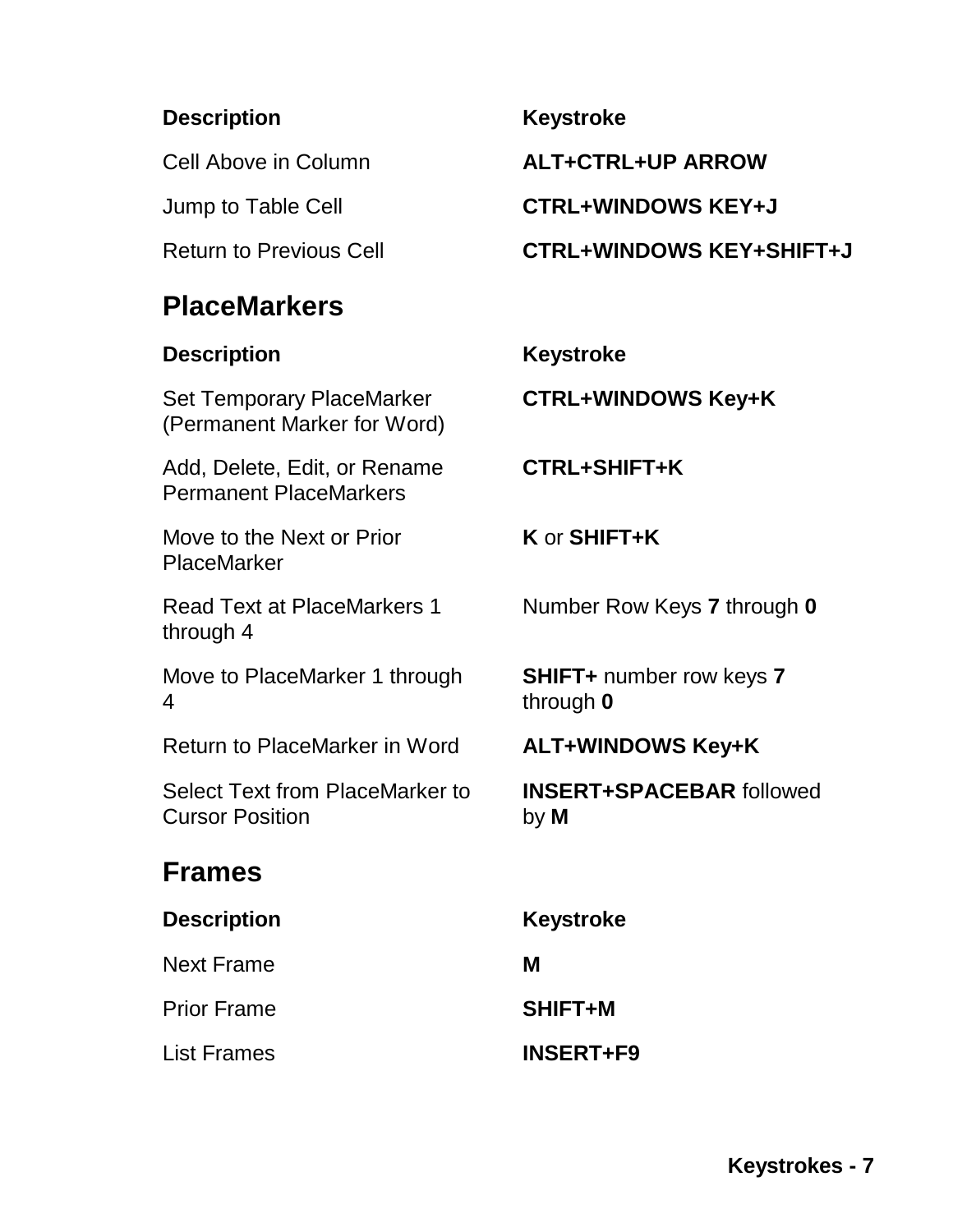## **Elements**

| <b>Description</b>                             | Keystroke                |
|------------------------------------------------|--------------------------|
| <b>Next Same Element</b>                       | S                        |
| <b>Prior Same Element</b>                      | <b>SHIFT+S</b>           |
| <b>Next Different Element</b>                  | D                        |
| <b>Prior Different Element</b>                 | <b>SHIFT+D</b>           |
| <b>Next Element</b>                            | <b>SHIFT+PERIOD</b>      |
| <b>Prior Element</b>                           | <b>SHIFT+COMMA</b>       |
| <b>Select Entire Element</b>                   | F8                       |
| <b>Display Entire Element</b>                  | SHIFT+INSERT+F1          |
| <b>Display Detailed Element</b><br>Information | CTRL+SHIFT+INSERT+F1     |
| <b>Activate Mouse Over</b>                     | <b>INSERT+CTRL+ENTER</b> |

# **Desktop and Laptop Keystrokes**

# **For Reading Text**

| <b>Description</b>               | <b>Desktop Keystroke</b>       | <b>Laptop Keystroke</b>                           |
|----------------------------------|--------------------------------|---------------------------------------------------|
| Say<br>Character                 | <b>NUM PAD 5</b>               | <b>CAPS</b><br>LOCK+COMMA                         |
| Say<br>Character<br>Phonetically | <b>NUM PAD 5 twice quickly</b> | <b>CAPS</b><br><b>LOCK+COMMA</b> twice<br>quickly |
| <b>Say Prior</b><br>Character    | <b>LEFT ARROW</b>              | <b>CAPS LOCK+M</b>                                |
| <b>Say Next</b><br>Character     | <b>RIGHT ARROW</b>             | <b>CAPS</b><br><b>LOCK+PERIOD</b>                 |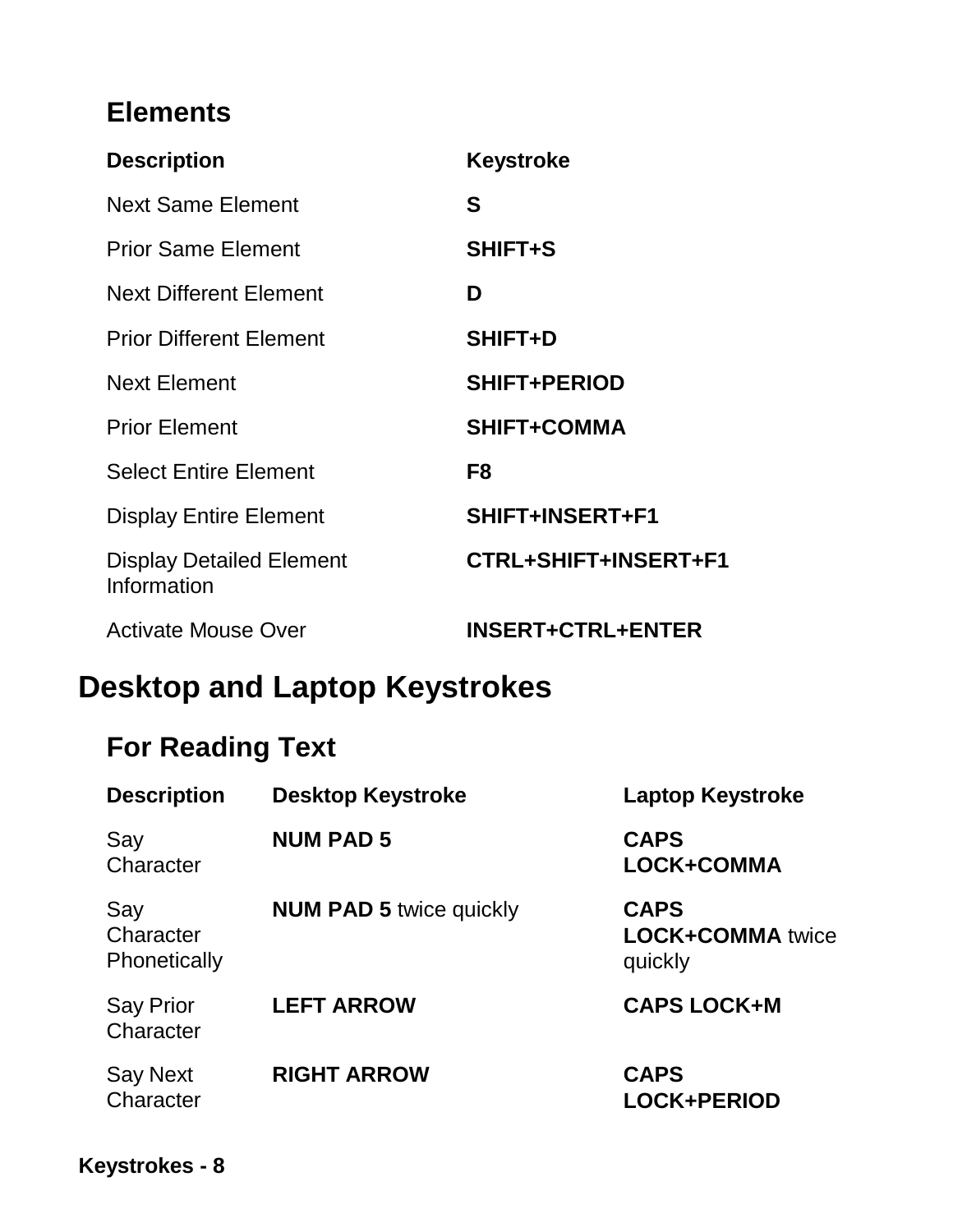| <b>Description</b>            | <b>Desktop Keystroke</b>                 | <b>Laptop Keystroke</b>             |
|-------------------------------|------------------------------------------|-------------------------------------|
| Say Word                      | <b>INSERT+NUM PAD 5</b>                  | <b>CAPS LOCK+K</b>                  |
| <b>Spell Word</b>             | <b>INSERT+NUM PAD 5 twice</b><br>quickly | <b>CAPS LOCK+K twice</b><br>quickly |
| <b>Say Prior</b><br>Word      | <b>INSERT+LEFT ARROW</b>                 | <b>CAPS LOCK+J</b>                  |
| <b>Say Next</b><br>Word       | <b>INSERT+RIGHT ARROW</b>                | <b>CAPS LOCK+L</b>                  |
| Say Line                      | <b>INSERT+UP ARROW</b>                   | <b>CAPS LOCK+I</b>                  |
| <b>Spell Line</b>             | <b>INSERT+UP ARROW twice</b><br>quickly  | <b>CAPS LOCK+I twice</b><br>quickly |
| <b>Say Prior</b><br>Line      | <b>UP ARROW</b>                          | <b>CAPS LOCK+U</b>                  |
| <b>Say Next</b><br>Line       | <b>DOWN ARROW</b>                        | <b>CAPS LOCK+O</b>                  |
| Say<br>Sentence               | <b>ALT+NUM PAD 5</b>                     | <b>CAPS LOCK+H</b>                  |
| <b>Say Prior</b><br>Sentence  | <b>ALT+UP ARROW</b>                      | <b>CAPS LOCK+Y</b>                  |
| <b>Say Next</b><br>Sentence   | <b>ALT+DOWN ARROW</b>                    | <b>CAPS LOCK+N</b>                  |
| Say<br>Paragraph              | <b>CTRL+NUM PAD 5</b>                    | <b>CAPS LOCK+CTRL+I</b>             |
| <b>Say Prior</b><br>Paragraph | <b>CTRL+UP ARROW</b>                     | <b>CAPS</b><br>LOCK+CTRL+U          |
| <b>Say Next</b><br>Paragraph  | <b>CTRL+DOWN ARROW</b>                   | <b>CAPS</b><br>LOCK+CTRL+O          |
| Say to<br>Cursor              | <b>INSERT+HOME</b>                       | <b>CAPS</b><br>LOCK+SHIFT+J         |

**Keystrokes - 9**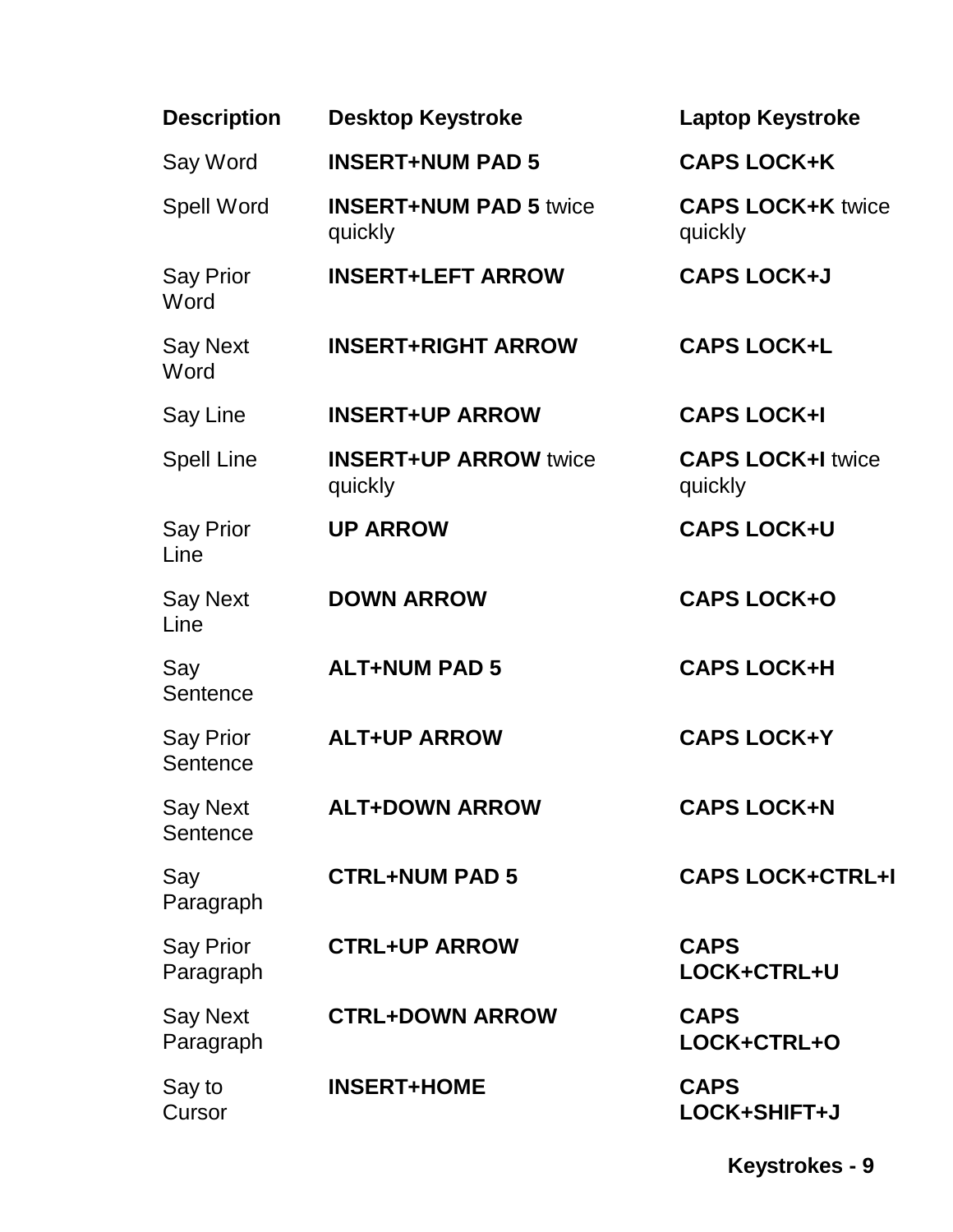| <b>Description</b>                                                            | <b>Desktop Keystroke</b>           | <b>Laptop Keystroke</b>      |
|-------------------------------------------------------------------------------|------------------------------------|------------------------------|
| Say from<br>Cursor                                                            | <b>INSERT+PAGE UP</b>              | <b>CAPS</b><br>LOCK+SHIFT+L  |
| Say All                                                                       | <b>INSERT+DOWN ARROW</b>           | <b>CAPS LOCK+A</b>           |
| Rewind<br><b>During Say</b><br>All                                            | <b>LEFT ARROW</b>                  | <b>LEFT ARROW</b>            |
| Fast<br>Forward<br><b>During Say</b><br>All                                   | <b>RIGHT ARROW</b>                 | <b>RIGHT ARROW</b>           |
| Say Color                                                                     | <b>INSERT+5</b> on the numbers row | <b>CAPS LOCK+5</b>           |
| Increase<br><b>Voice Rate</b><br>During Say<br>All                            | <b>PAGE UP</b>                     | <b>PAGE UP</b>               |
| Decrease<br><b>Voice Rate</b><br><b>During Say</b><br>All                     | <b>PAGE DOWN</b>                   | <b>PAGE DOWN</b>             |
| Temporarily<br><b>Increase</b><br><b>Voice Rate</b><br>When Not in<br>Say All | <b>ALT+CTRL+PAGE UP</b>            | ALT+CTRL+PAGE<br>UP          |
| Temporarily<br>Decrease<br><b>Voice Rate</b><br>When Not in<br>Say All        | <b>ALT+CTRL+PAGE DOWN</b>          | ALT+CTRL+PAGE<br><b>DOWN</b> |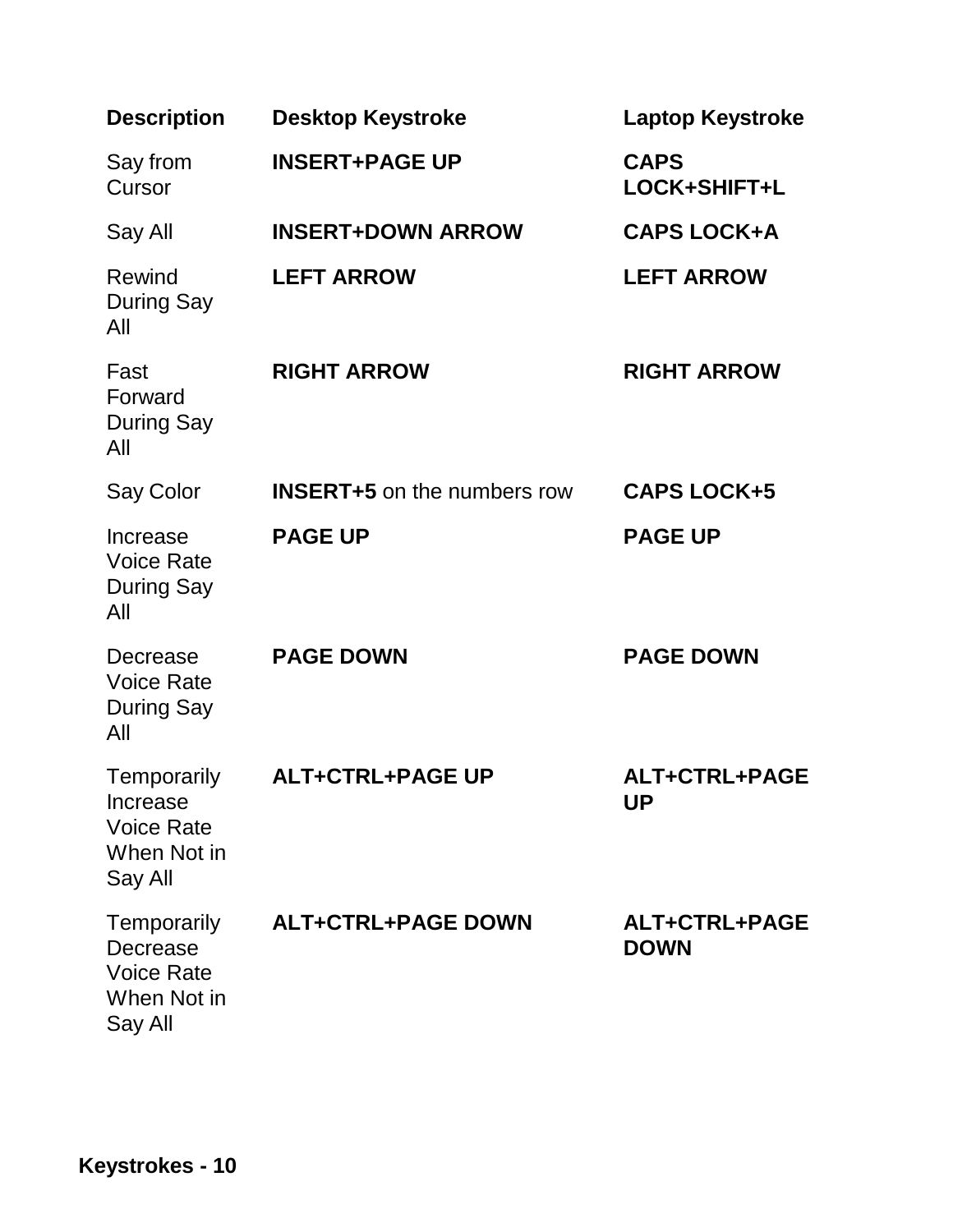| <b>Description</b>                                                                            | <b>Desktop Keystroke</b>                       | <b>Laptop Keystroke</b>                              |
|-----------------------------------------------------------------------------------------------|------------------------------------------------|------------------------------------------------------|
| Permanently<br>Increase<br><b>Voice Rate</b><br>When Not in<br>Say All                        | <b>ALT+WINDOWS</b><br>Key+CTRL+PAGE UP         | <b>ALT+WINDOWS</b><br>Key+CTRL+PAGE UP               |
| Permanently<br>Decrease<br><b>Voice Rate</b><br>When Not in<br>Say All                        | <b>ALT+WINDOWS</b><br>Key+CTRL+PAGE DOWN       | <b>ALT+WINDOWS</b><br>Key+CTRL+PAGE<br><b>DOWN</b>   |
| <b>Start Skim</b><br>Reading                                                                  | <b>CTRL+INSERT+DOWN</b><br><b>ARROW</b>        | <b>CAPS</b><br>LOCK+CTRL+DOWN<br><b>ARROW</b>        |
| Change<br><b>Skim</b><br>Reading<br>Preferences                                               | <b>CTRL+SHIFT+INSERT+DOWN</b><br><b>ARROW</b>  | <b>CAPS</b><br>LOCK+CTRL+SHIFT+<br><b>DOWN ARROW</b> |
| <b>Toggle Full</b><br>Speech,<br>Speech On<br>Demand<br>(default), or<br>Mute<br>Speech       | <b>INSERT+SPACEBAR, followed</b><br>by S       | <b>CAPS</b><br>LOCK+SPACEBAR,<br>followed by S       |
| Toggle<br>Speech On<br>Demand or<br>Mute<br>Speech<br>(Full<br>Speech<br>must be<br>disabled) | <b>INSERT+SPACEBAR, followed</b><br>by SHIFT+S | <b>CAPS</b><br>LOCK+SPACEBAR,<br>followed by SHIFT+S |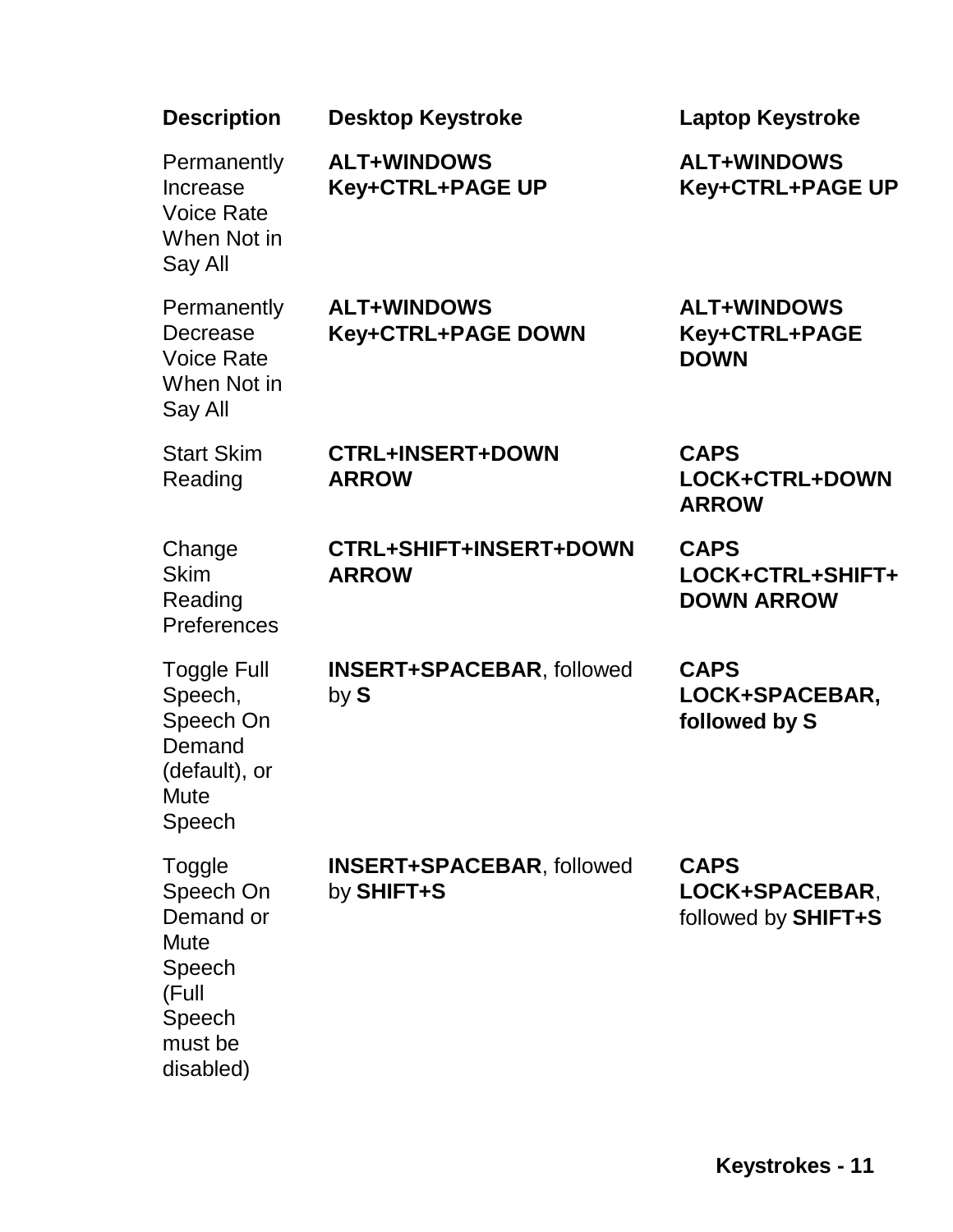# **Informational**

| <b>Description</b>                   | <b>Desktop Keystroke</b>                  | Laptop<br><b>Keystroke</b>         |
|--------------------------------------|-------------------------------------------|------------------------------------|
| <b>Interrupt Speech</b>              | <b>CTRL</b>                               | <b>CTRL</b>                        |
| Say Font                             | <b>INSERT+F</b>                           | <b>CAPS LOCK+F</b>                 |
| <b>Say Window Title</b>              | <b>INSERT+T</b>                           | <b>CAPS LOCK+T</b>                 |
| <b>Say Window Prompt</b><br>and Text | <b>INSERT+TAB</b>                         | <b>CAPS</b><br><b>LOCK+TAB</b>     |
| <b>JAWS Find</b>                     | <b>CTRL+INSERT+F</b>                      | <b>CAPS LOCK+</b><br><b>CTRL+F</b> |
| <b>JAWS Find Next</b>                | <b>INSERT+F3</b>                          | <b>CAPS LOCK+F3</b>                |
| <b>JAWS Find Previous</b>            | <b>INSERT+SHIFT+F3</b>                    | <b>CAPS</b><br>LOCK+SHIFT+F3       |
| Say Top Line of<br>Window            | <b>INSERT+END</b>                         | <b>CAPS</b><br>LOCK+SHIFT+Y        |
| Say Bottom Line of<br>Window         | <b>INSERT+PAGE DOWN</b>                   | <b>CAPS</b><br>LOCK+SHIFT+N        |
| <b>Say Selected Text</b>             | <b>INSERT+SHIFT+ DOWN</b><br><b>ARROW</b> | <b>CAPS</b><br>LOCK+SHIFT+A        |
| <b>Get Application</b><br>Version    | <b>CTRL+INSERT+V</b>                      | <b>CAPS</b><br>LOCK+CTRL+V         |

## **For Cursors and Mouse**

| <b>Description</b>    | <b>Desktop Keystroke</b> | <b>Laptop Keystroke</b>    |
|-----------------------|--------------------------|----------------------------|
| <b>PC Cursor</b>      | <b>NUM PAD PLUS</b>      | <b>CAPS LOCK+SEMICOLON</b> |
| <b>JAWS</b><br>Cursor | <b>NUM PAD MINUS</b>     | <b>CAPS LOCK+P</b>         |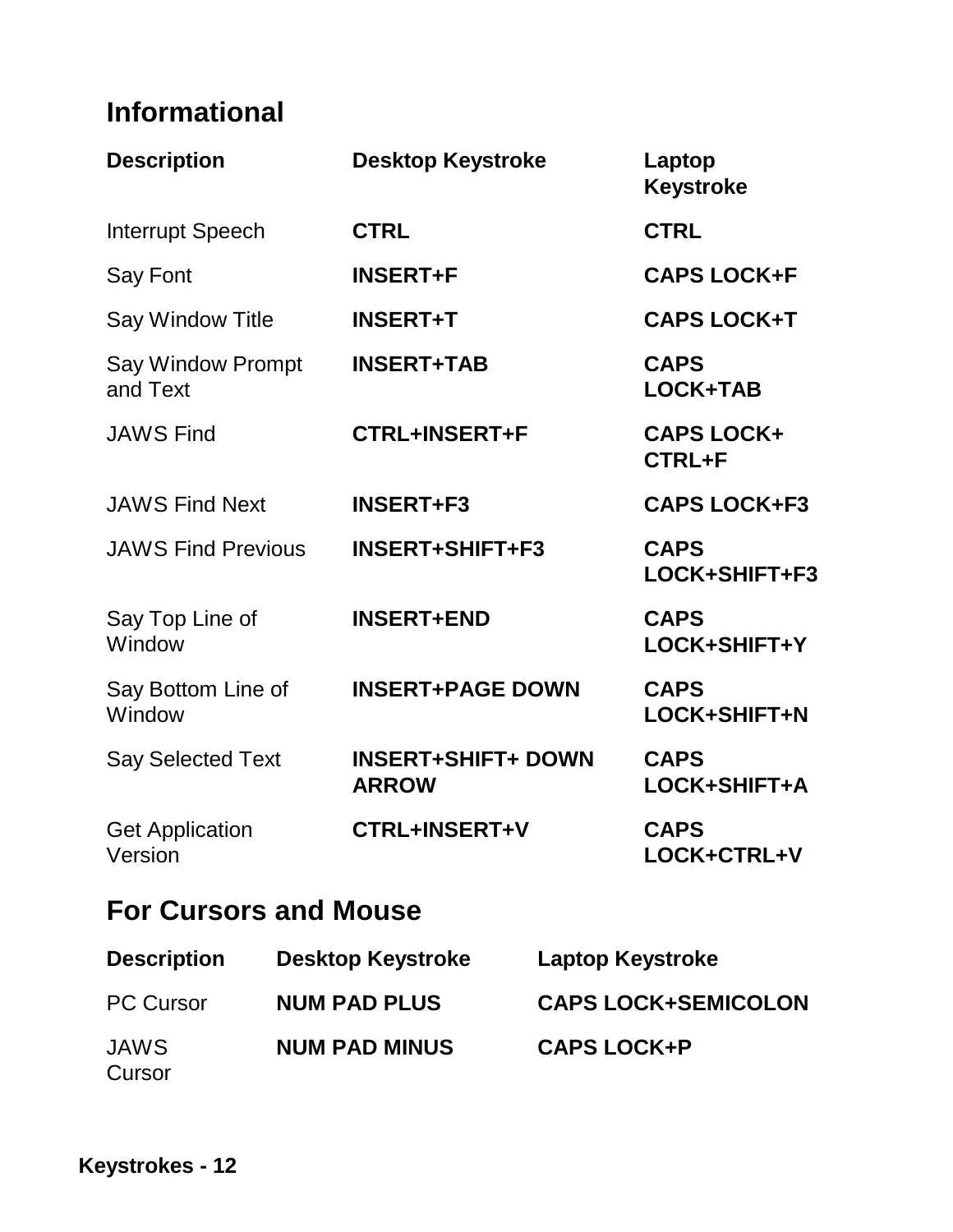| <b>Description</b>                                    | <b>Desktop Keystroke</b>                   | <b>Laptop Keystroke</b>                 |
|-------------------------------------------------------|--------------------------------------------|-----------------------------------------|
| Touch<br>Cursor                                       | <b>SHIFT+NUM PAD</b><br><b>PLUS</b>        | <b>CAPS</b><br>LOCK+SHIFT+SEMICOLON     |
| <b>Route PC</b><br>Cursor to<br><b>JAWS</b><br>Cursor | <b>INSERT+NUM PAD</b><br><b>PLUS</b>       | <b>CAPS</b><br>LOCK+APOSTROPHE          |
| Route<br><b>JAWS</b><br><b>Cursor to PC</b><br>Cursor | <b>INSERT+NUM PAD</b><br><b>MINUS</b>      | <b>CAPS LOCK+LEFT</b><br><b>BRACKET</b> |
| <b>Left Mouse</b><br><b>Button</b>                    | <b>NUM PAD SLASH</b>                       | <b>CAPS LOCK+8</b>                      |
| <b>Right Mouse</b><br><b>Button</b>                   | <b>NUM PAD STAR</b>                        | <b>CAPS LOCK+9</b>                      |
| Drag and<br>Drop                                      | <b>CTRL+INSERT+NUM</b><br><b>PAD SLASH</b> | <b>CAPS LOCK+CTRL+8</b>                 |
| <b>Restrict</b><br><b>JAWS</b><br>Cursor              | <b>INSERT+R</b>                            | <b>CAPS LOCK+R</b>                      |

# **For Dialog Boxes**

| <b>Description</b>                           | <b>Desktop Keystroke</b> | <b>Laptop Keystroke</b>         |
|----------------------------------------------|--------------------------|---------------------------------|
| <b>Say Default Button</b><br>of Dialog Box   | <b>INSERT+E</b>          | <b>CAPS LOCK+E</b>              |
| Read Window from<br>Top to Bottom            | <b>INSERT+B</b>          | <b>CAPS LOCK+B</b>              |
| Read Word in<br>Context                      | <b>INSERT+C</b>          | <b>CAPS LOCK+C</b>              |
| <b>Say Current</b><br><b>Control Hot Key</b> | <b>SHIFT+NUM PAD 5</b>   | <b>CAPS</b><br>LOCK+SHIFT+COMMA |

**Keystrokes - 13**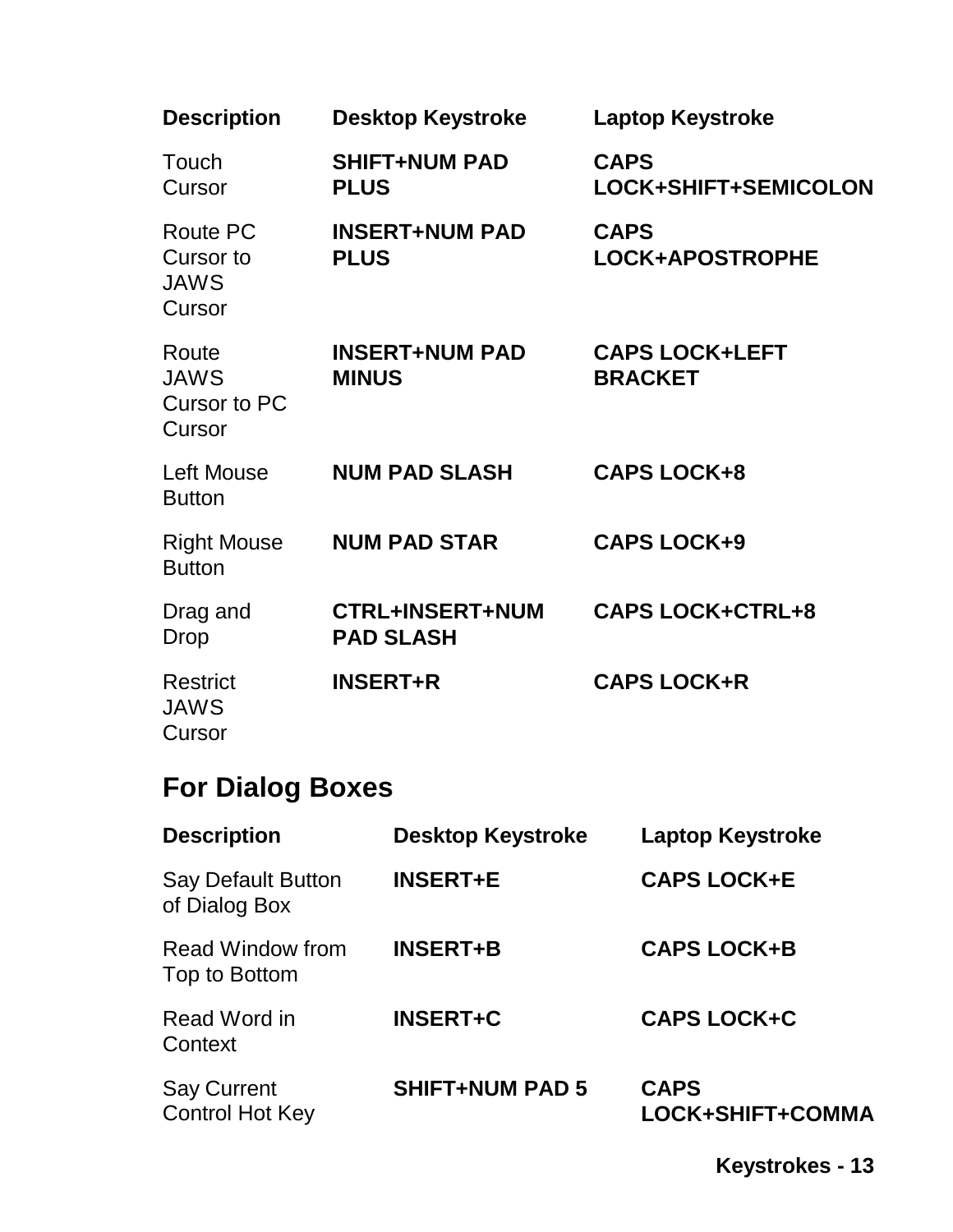| Open Combo Box                                   | <b>ALT+DOWN</b><br><b>ARROW</b>          | <b>ALT+DOWN ARROW</b>                          |
|--------------------------------------------------|------------------------------------------|------------------------------------------------|
| Close Combo Box                                  | <b>ALT+UP ARROW</b>                      | <b>ALT+UP ARROW</b>                            |
| Announce<br><b>Progress Bar</b><br><b>Status</b> | <b>INSERT+TAB</b>                        | <b>CAPS LOCK+TAB</b>                           |
| <b>For Help</b>                                  |                                          |                                                |
| <b>Description</b>                               | <b>Desktop Keystroke</b>                 | <b>Laptop Keystroke</b>                        |
| <b>JAWS</b><br>Command<br>Search                 | <b>INSERT+SPACEBAR,</b><br>followed by J | <b>CAPS</b><br>LOCK+SPACEBAR,<br>followed by J |
| Context<br><b>Sensitive Help</b>                 | <b>INSERT+F1</b>                         | <b>CAPS LOCK+F1</b>                            |
| <b>Keyboard Help</b>                             | <b>INSERT+1</b>                          | <b>CAPS LOCK+1</b>                             |
| <b>JAWS Help for</b><br>Applications             | <b>INSERT+F1</b> twice<br>quickly        | <b>CAPS LOCK+F1 twice</b><br>quickly           |
| Hot Key Help                                     | <b>INSERT+H</b>                          | <b>CAPS</b><br>LOCK+CTRL+SHIFT+H               |
| Windows Key<br>Help                              | <b>INSERT+W</b>                          | <b>CAPS LOCK+W</b>                             |

## **Miscellaneous**

| <b>Description</b>    | <b>Desktop Keystrokes</b> | <b>Laptop Keystrokes</b>         |
|-----------------------|---------------------------|----------------------------------|
| <b>JAWS Window</b>    | <b>INSERT+J</b>           | <b>CAPS</b><br>LOCK+CTRL+SHIFT+J |
| <b>Refresh Screen</b> | <b>INSERT+ESC</b>         | <b>CAPS LOCK+ESC</b>             |
| <b>Quick Settings</b> | <b>INSERT+V</b>           | <b>CAPS LOCK+V</b>               |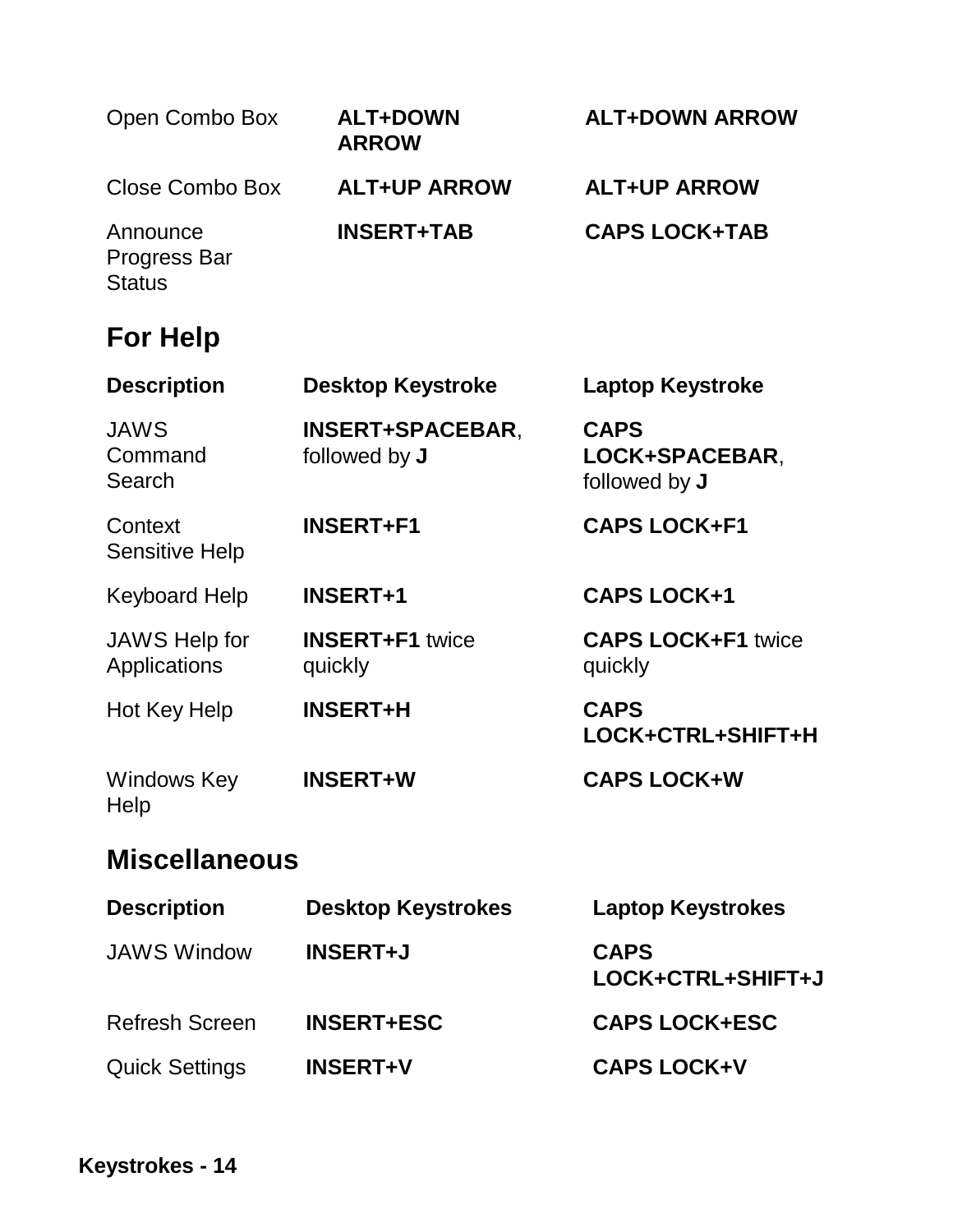| <b>Description</b>                            | <b>Desktop Keystrokes</b>             | <b>Laptop Keystrokes</b>        |
|-----------------------------------------------|---------------------------------------|---------------------------------|
| <b>Run JAWS</b><br>Manager                    | <b>INSERT+F2</b>                      | <b>CAPS LOCK+F2</b>             |
| <b>Shut Down</b><br><b>JAWS</b>               | <b>INSERT+F4</b>                      | <b>CAPS LOCK+F4</b>             |
| <b>Window List</b><br>Dialog                  | <b>INSERT+F10</b>                     | <b>CAPS LOCK+F10</b>            |
| Select a<br><b>System Tray</b><br>Icon Dialog | <b>INSERT+F11</b>                     | <b>CAPS LOCK+F11</b>            |
| Say System<br>Time                            | <b>INSERT+F12</b>                     | <b>CAPS LOCK+F12</b>            |
| Graphics<br>Labeler                           | <b>INSERT+G</b>                       | <b>CAPS LOCK+G</b>              |
| <b>Auto Graphics</b><br>Labeler               | <b>CTRL+INSERT+G</b>                  | <b>CAPS LOCK+CTRL+G</b>         |
| Pass Key<br>Through                           | <b>INSERT+3</b> on the<br>numbers row | <b>CAPS LOCK+3</b>              |
| Virtualize<br>Window                          | ALT+INSERT+W                          | <b>ALT+CAPS LOCK+W</b>          |
| Virtualize<br><b>Current Control</b>          | ALT+SHIFT+INSERT+W                    | <b>ALT+CAPS</b><br>LOCK+SHIFT+W |
| <b>Select Scheme</b>                          | <b>ALT+INSERT+S</b>                   | <b>ALT+CAPS LOCK+S</b>          |
| <b>Select</b><br>Language                     | <b>CTRL+WINDOWS</b><br>Key+L          | <b>CTRL+WINDOWS</b><br>Key+L    |
| <b>Select Voice</b><br>Profile                | <b>CTRL+INSERT+S</b>                  | <b>CAPS LOCK+CTRL+S</b>         |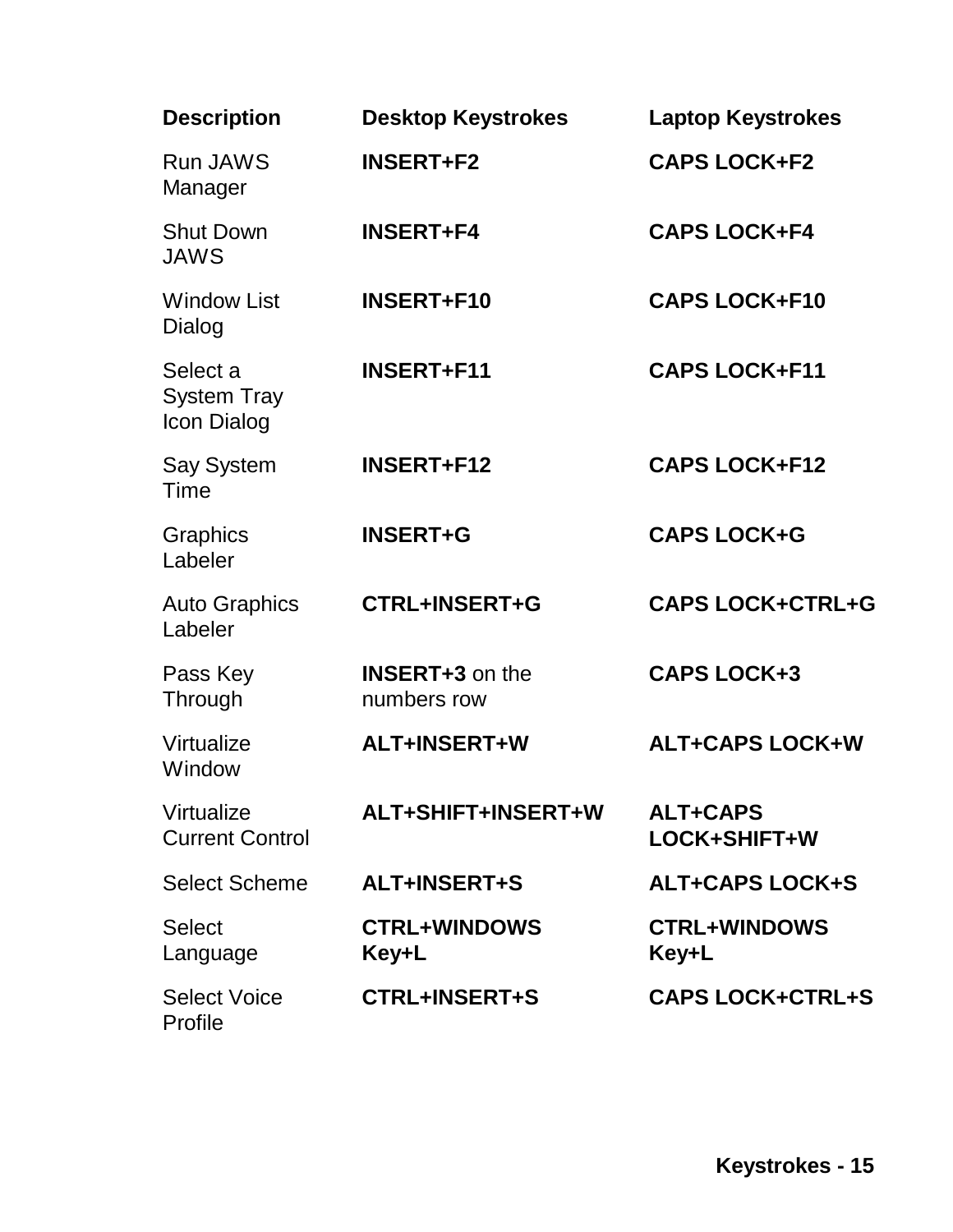Read Columns 1 through 10 of a List View

Copy Selected Text to **FSClipboard** 

Show Speech

**History** 

**Description Desktop Keystrokes Laptop Keystrokes**

**CTRL+INSERT+n**, where n is a value from 1, 2, 3 through 0

**INSERT+WINDOWS Key+C**

**INSERT+SPACEBAR** followed by **H**

**INSERT+SPACEBAR**

followed by **D**

followed by **Z**

Toggle Audio Ducking (Windows 8.1 and later)

Toggle Default Mode (used for troubleshooting)

Toggle Screen **Shade** 

**INSERT+SPACEBAR**,

**BRACKET** twice quickly

**INSERT+SPACEBAR**

followed by **F11**

### **For Frames**

**Description Desktop Keystroke Laptop Keystroke** Frame Get Top Left **CTRL+SHIFT+LEFT BRACKET** Frame Get Bottom Right **CTRL+SHIFT+RIGHT BRACKET** Frame Set to **CTRL+SHIFT+LEFT** 

**CTRL+SHIFT+LEFT BRACKET**

**CTRL+SHIFT+RIGHT BRACKET**

**CTRL+SHIFT+LEFT BRACKET** twice quickly

**CAPS LOCK+CTRL+n**, where n is a value from 1, 2, 3, through 0

**CAPS LOCK+WINDOWS Key+C**

**CAPS LOCK+SPACEBAR** followed by **H**

**CAPS LOCK+SPACEBAR** followed by **D**

**CAPS LOCK+SPACEBAR** followed by **z**

**CAPS LOCK+SPACEBAR**, followed by **F11**

**Window**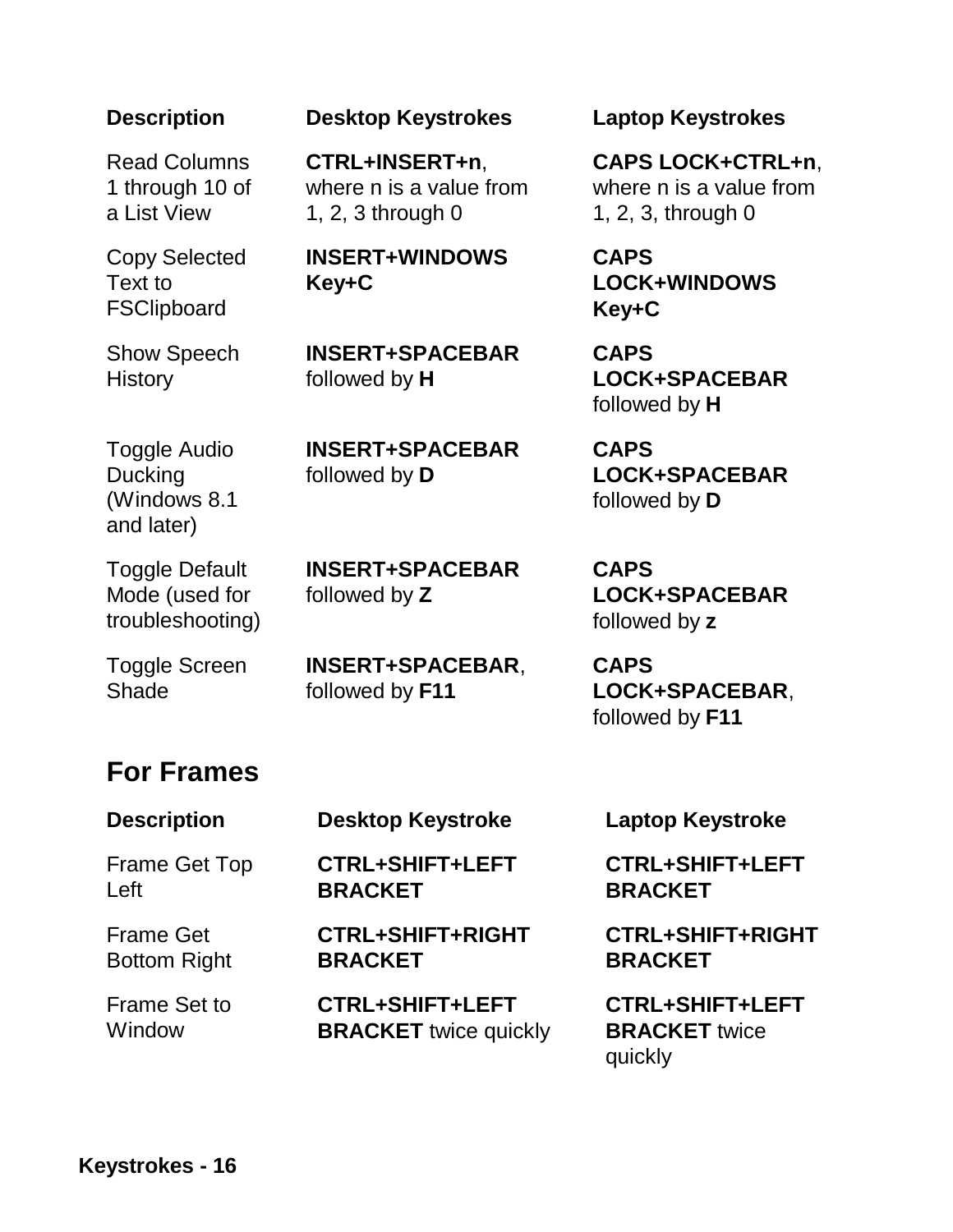# **For JAWS Tandem**

| <b>Description</b>                                                                                  | <b>Desktop Keystroke</b>   | <b>Laptop Keystroke</b>    |
|-----------------------------------------------------------------------------------------------------|----------------------------|----------------------------|
| Ends JAWS<br>Tandem<br>Session                                                                      | <b>INSERT+ALT+T</b>        | <b>INSERT+ALT+T</b>        |
| Toggle<br><b>Between</b><br>Target and<br>Controller<br><b>Desktop</b><br>(Controller<br>User only) | <b>INSERT+ALT+TAB</b>      | <b>INSERT+ALT+TAB</b>      |
| Toggle<br>Video On or<br>Off on<br>Controller<br>(Controller<br>User only)                          | <b>INSERT+CTRL+SHIFT+V</b> | <b>INSERT+CTRL+SHIFT+V</b> |
| <b>For Research It</b>                                                                              |                            |                            |
| <b>Description</b>                                                                                  | <b>Desktop Keystroke</b>   | Laptop Keystroke           |

| Description                                                               | <b>DESKIOP NEVSTFOKE</b>                 | Laptop Reystroke                               |
|---------------------------------------------------------------------------|------------------------------------------|------------------------------------------------|
| Open Research It                                                          | <b>INSERT+SPACEBAR,</b><br>followed by R | <b>CAPS</b><br>LOCK+SPACEBAR,<br>followed by R |
| <b>Launch Research</b><br>It Using the<br><b>Primary Lookup</b><br>Source | <b>INSERT+WINDOWS</b><br>Key+R           | <b>CAPS</b><br><b>LOCK+WINDOWS</b><br>Key+R    |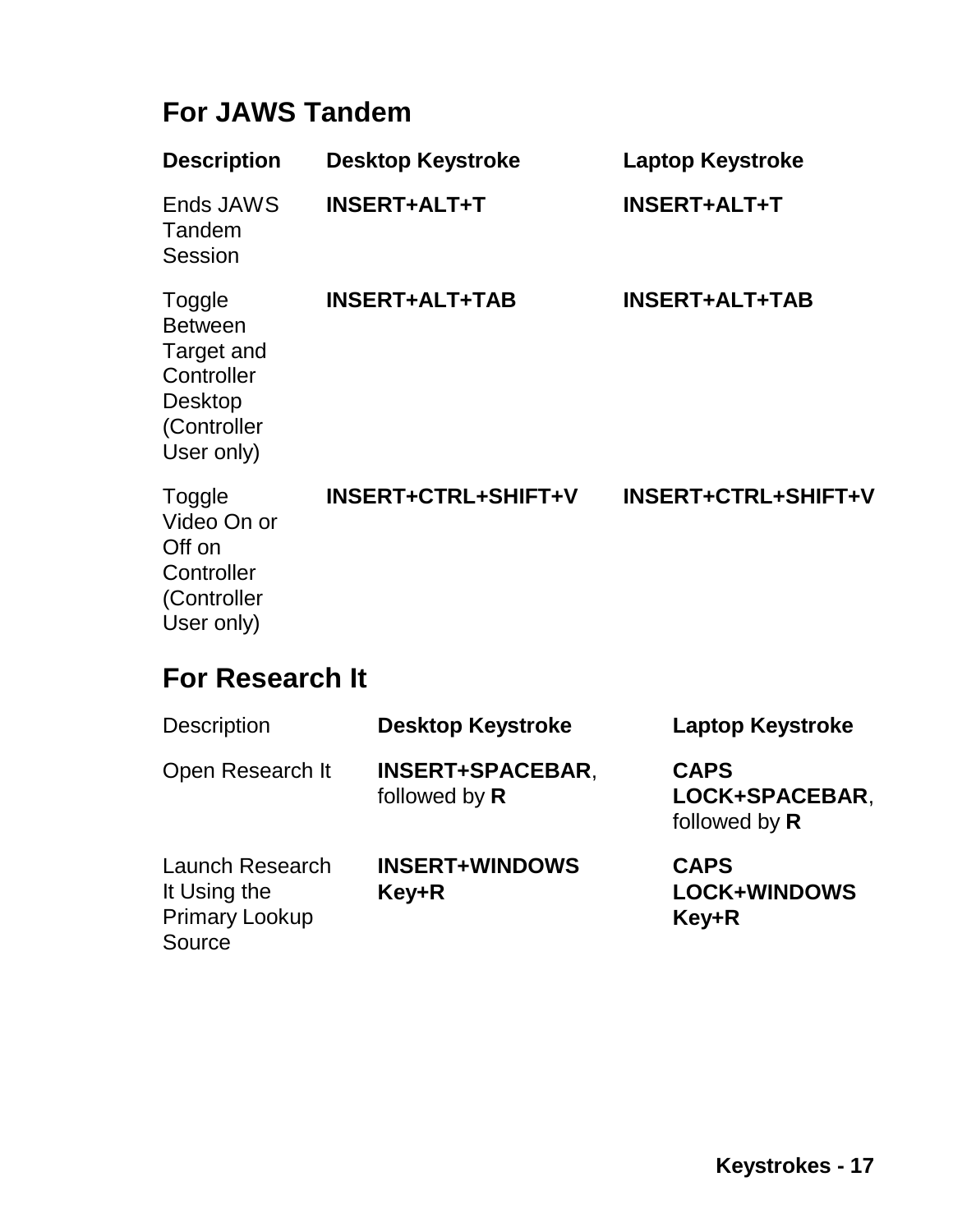### **For Convenient OCR**

Description **Desktop Keystroke Laptop Keystroke** Acquire image from camera or scanner **INSERT+SPACEBAR**, followed by **O**, and then **A CAPS LOCK+SPACEBAR**, followed by **O**, and then **A Recognize** currently selected image file **INSERT+SPACEBAR**, followed by **O**, and then **F CAPS LOCK+SPACEBAR**, followed by **O**, and then **F Recognize** current PDF document **INSERT+SPACEBAR**, followed by **O**, and then **D CAPS LOCK+SPACEBAR**, followed by **O**, and then **D** Recognize current application window **INSERT+SPACEBAR**, followed by **O**, and then **W CAPS LOCK+SPACEBAR**, followed by **O**, and then **W** Recognize entire screen **INSERT+SPACEBAR**, followed by **O**, and then **S CAPS LOCK+SPACEBAR**, followed by **O**, and then **S Recognize INSERT+SPACEBAR**, **CAPS** 

followed by **O**, and then **C**

**LOCK+SPACEBAR**, followed by **O**, and then **C**

currently selected

control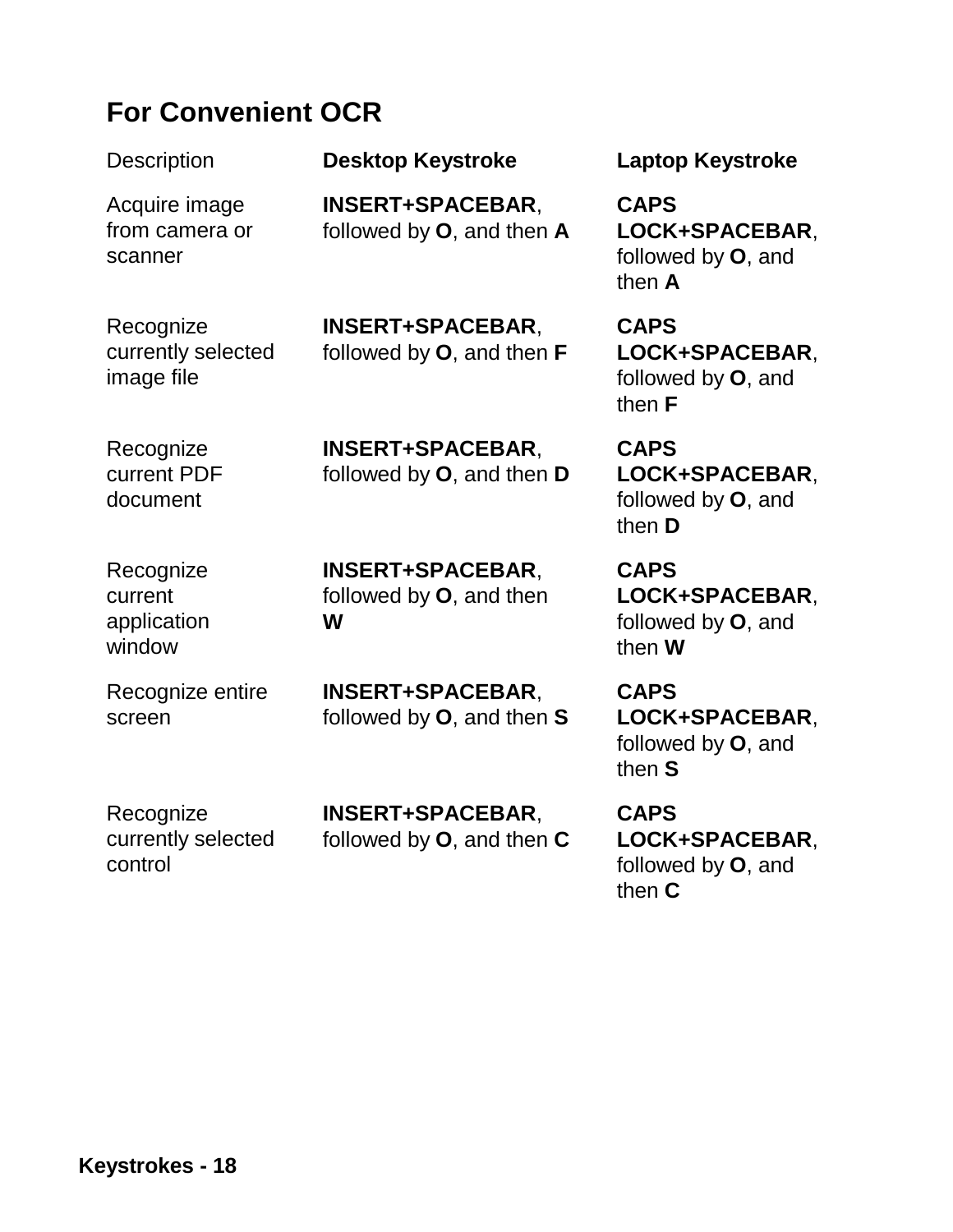**Cancel** recognition while in progress

### **INSERT+SPACEBAR**,

followed by **O**, and then **Q**

Announce help message for OCR commands **INSERT+SPACEBAR**, followed by **O**, and then **QUESTION MARK**

**CAPS LOCK+SPACEBAR**, followed by **O**, and then **Q**

**CAPS LOCK+SPACEBAR**, followed by **O**, and then **QUESTION MARK**

### **For Mouse Echo**

| <b>Description</b>          | <b>Desktop Keystroke</b>                                   | <b>Laptop Keystroke</b>                                                 |
|-----------------------------|------------------------------------------------------------|-------------------------------------------------------------------------|
| <b>Toggle Mouse</b><br>Echo | <b>INSERT+SPACEBAR,</b><br>followed by E, and then O       | <b>CAPS</b><br>LOCK+SPACEBAR,<br>followed by <b>E</b> , and<br>then O   |
| <b>Speak Character</b>      | <b>INSERT+SPACEBAR,</b><br>followed by $E$ , and then $C$  | <b>CAPS</b><br>LOCK+SPACEBAR,<br>followed by <b>E</b> , and<br>then $C$ |
| <b>Speak Word</b>           | <b>INSERT+SPACEBAR,</b><br>followed by $E$ , and then<br>W | <b>CAPS</b><br>LOCK+SPACEBAR,<br>followed by <b>E</b> , and<br>then W   |
| <b>Speak Line</b>           | <b>INSERT+SPACEBAR,</b><br>followed by $E$ , and then $L$  | <b>CAPS</b><br>LOCK+SPACEBAR,<br>followed by <b>E</b> , and<br>then L   |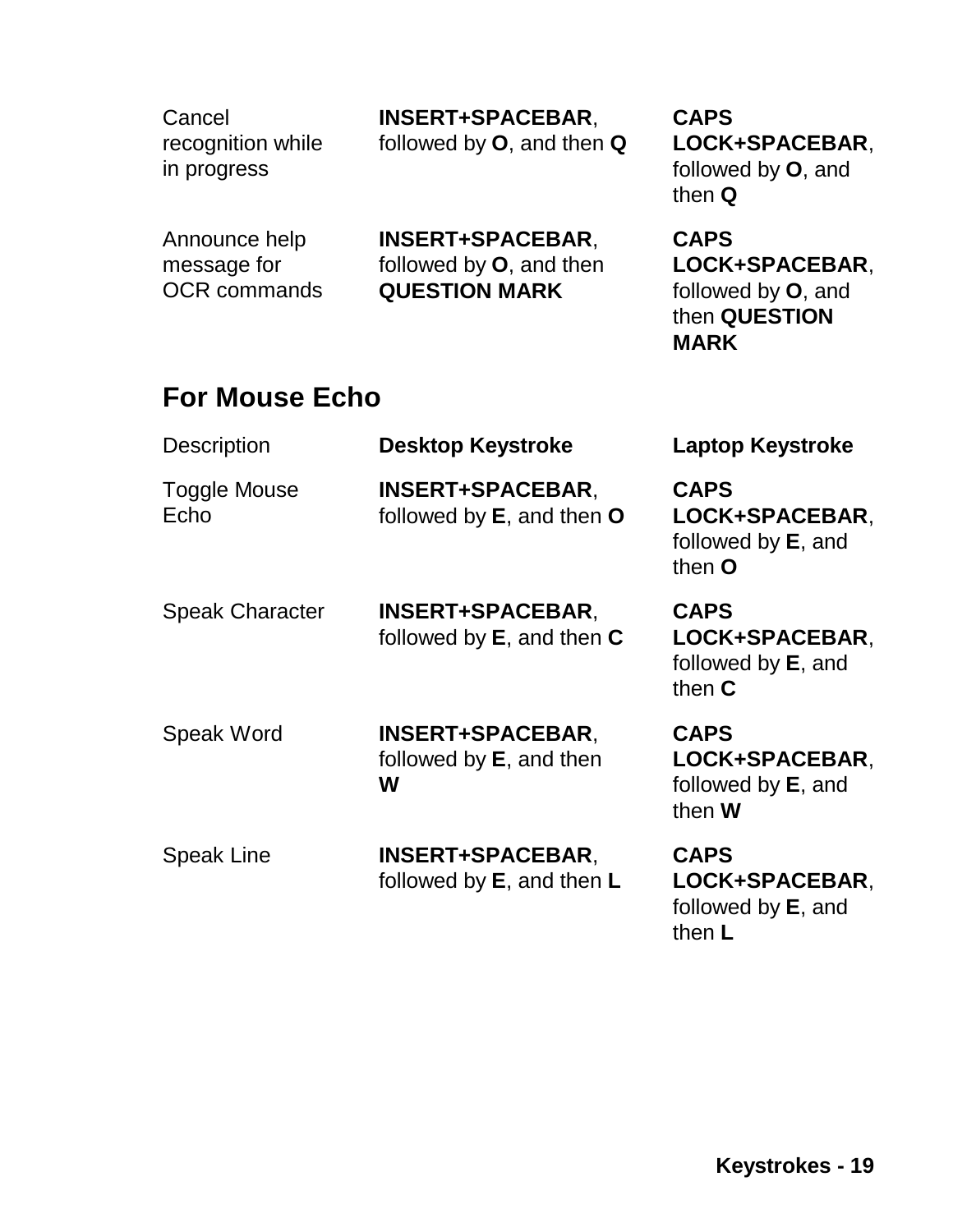Description **Desktop Keystroke Laptop Keystroke**

Speak Paragraph **INSERT+SPACEBAR**, followed by **E**, and then **P**

**CAPS LOCK+SPACEBAR**, followed by **E**, and then **P**

Announce help message for Mouse Echo commands

**INSERT+SPACEBAR**, followed by **E**, and then **QUESTION MARK**

**CAPS LOCK+SPACEBAR**, followed by **E**, and then **QUESTION MARK**

### **For Touch Cursor**

| <b>Description</b>                                        | <b>Desktop Keystroke</b>                 | <b>Laptop Keystroke</b>             |
|-----------------------------------------------------------|------------------------------------------|-------------------------------------|
| Touch<br>Cursor                                           | <b>SHIFT+NUM PAD</b><br><b>PLUS</b>      | <b>CAPS</b><br>LOCK+SHIFT+SEMICOLON |
| <b>Next</b><br>Element                                    | <b>RIGHT ARROW or</b><br><b>TAB</b>      | <b>RIGHT ARROW or TAB</b>           |
| Prior<br>Element                                          | <b>LEFT ARROW or</b><br><b>SHIFT+TAB</b> | <b>LEFT ARROW or SHIFT+TAB</b>      |
| <b>Next</b><br>Element by<br><b>Type</b>                  | <b>DOWN ARROW</b>                        | <b>DOWN ARROW</b>                   |
| Prior<br>Element by<br><b>Type</b>                        | <b>UP ARROW</b>                          | <b>UP ARROW</b>                     |
| Cycle<br>Through<br>Element<br>Navigation<br><b>Types</b> | <b>PAGE UP or PAGE</b><br><b>DOWN</b>    | <b>PAGE UP or PAGE DOWN</b>         |
| <b>First</b><br>Element                                   | <b>CTRL+HOME</b>                         | <b>CTRL+HOME</b>                    |

**Keystrokes - 20**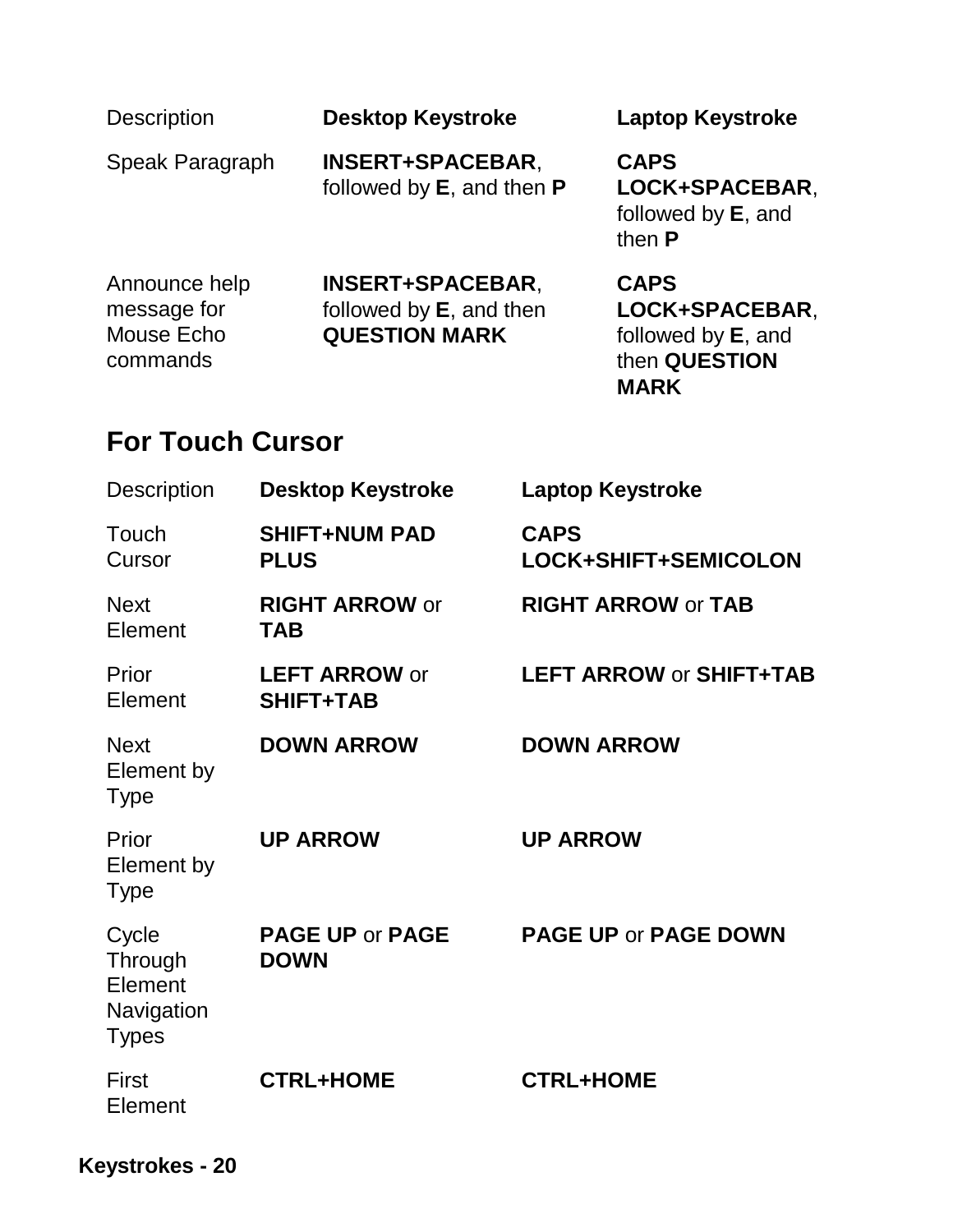| <b>Description</b>                                   | <b>Desktop Keystroke</b>                       | <b>Laptop Keystroke</b>                       |
|------------------------------------------------------|------------------------------------------------|-----------------------------------------------|
| Last<br>Element                                      | <b>CTRL+END</b>                                | <b>CTRL+END</b>                               |
| Say<br>Current<br>Element                            | <b>INSERT+UP ARROW</b>                         | <b>CAPS LOCK+I</b>                            |
| Say All<br>with Touch<br>Cursor                      | <b>INSERT+DOWN</b><br><b>ARROW</b>             | <b>CAPS LOCK+DOWN ARROW</b>                   |
| Route<br>Touch<br>Cursor to<br>Focused<br>Element    | <b>INSERT+NUM PAD</b><br><b>PLUS</b>           | <b>CAPS LOCK+APOSTROPHE</b>                   |
| Route<br>Touch<br>Cursor to<br><b>JAWS</b><br>Cursor | <b>INSERT+SHIFT+NUM</b><br><b>PAD PLUS</b>     | <b>CAPS</b><br>LOCK+SHIFT+APOSTROPHE          |
| Route<br><b>JAWS</b><br>Cursor to<br>Touch<br>Cursor | <b>INSERT+SHIFT+NUM</b><br><b>PAD MINUS</b>    | <b>CAPS LOCK+SHIFT+LEFT</b><br><b>BRACKET</b> |
| Text<br><b>Review</b>                                | <b>NUM PAD SLASH or</b><br><b>INSERT+ENTER</b> | <b>CAPS LOCK+ENTER</b>                        |
| Advanced<br>Navigation                               | <b>NUM PAD STAR</b>                            | <b>CAPS LOCK+A</b>                            |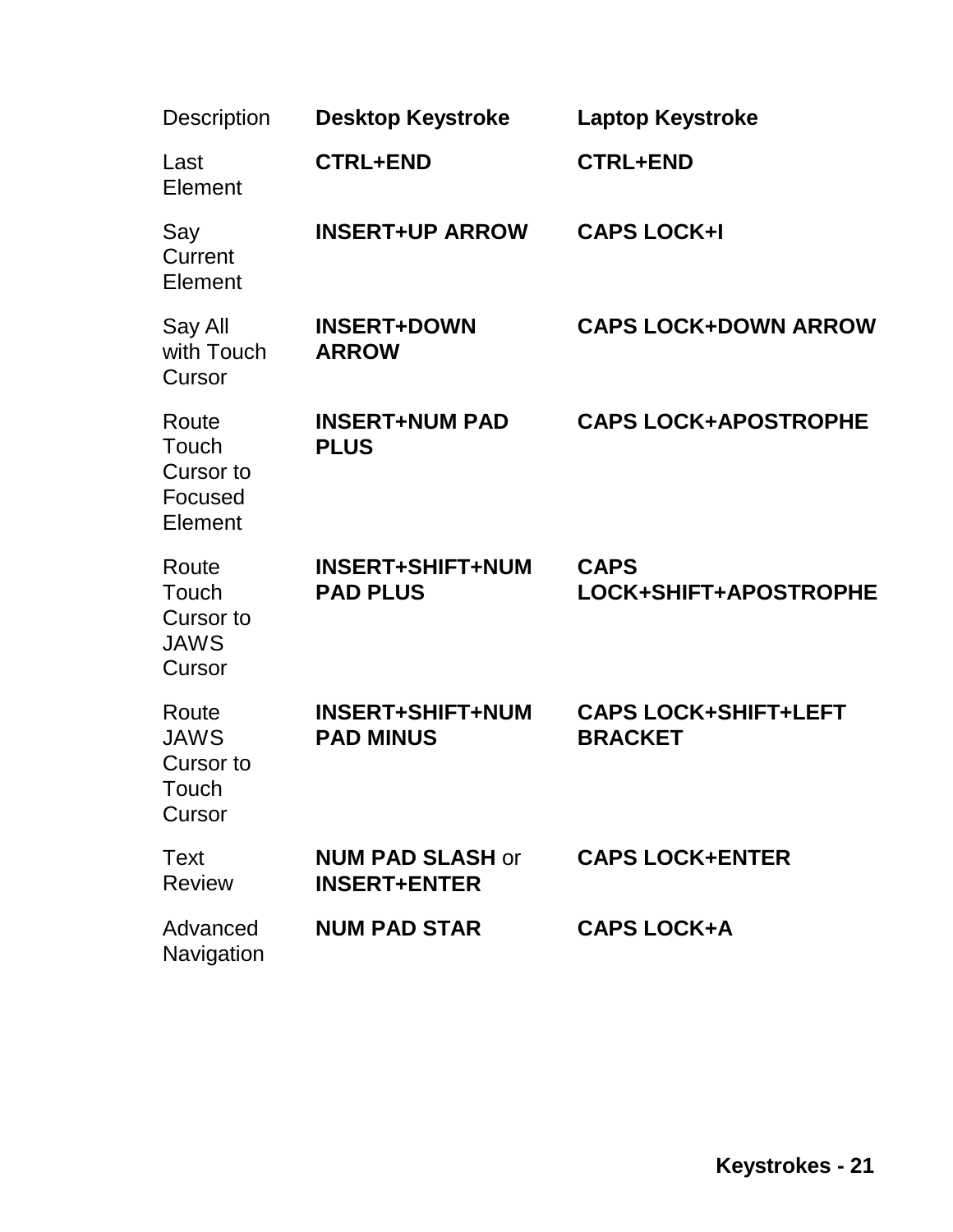# **Windows Keystrokes**

### **General**

| <b>Description</b>                         | <b>Keystroke</b>     |
|--------------------------------------------|----------------------|
| <b>Get Help</b>                            | F <sub>1</sub>       |
| Open the Start menu                        | <b>CTRL+ESC</b>      |
| <b>Open Windows Explorer</b>               | <b>WINDOWS KEY+E</b> |
| Open Run Dialog                            | <b>WINDOWS KEY+R</b> |
| Find File or Folder from Desktop           | F <sub>3</sub>       |
| <b>Minimize All Applications</b>           | <b>WINDOWS KEY+M</b> |
| <b>Switch Between Open</b><br>Applications | <b>ALT+TAB</b>       |
| Quit the Active Application                | ALT+F4               |

# **For Windows and Menus**

| <b>Description</b>                        | <b>Keystroke</b>       |
|-------------------------------------------|------------------------|
| Open the Application Control<br>Menu      | ALT+SPACEBAR           |
| Move to Current Application's<br>Menu Bar | <b>ALT</b>             |
| Choose a Menu Item                        | <b>ENTER</b>           |
| Move Between Menus                        | <b>ALT, ARROW KEYS</b> |
| Cancel or Close a Menu                    | <b>ESC</b>             |
| Cancel or Close a Cascading<br>Menu       | <b>ALT</b>             |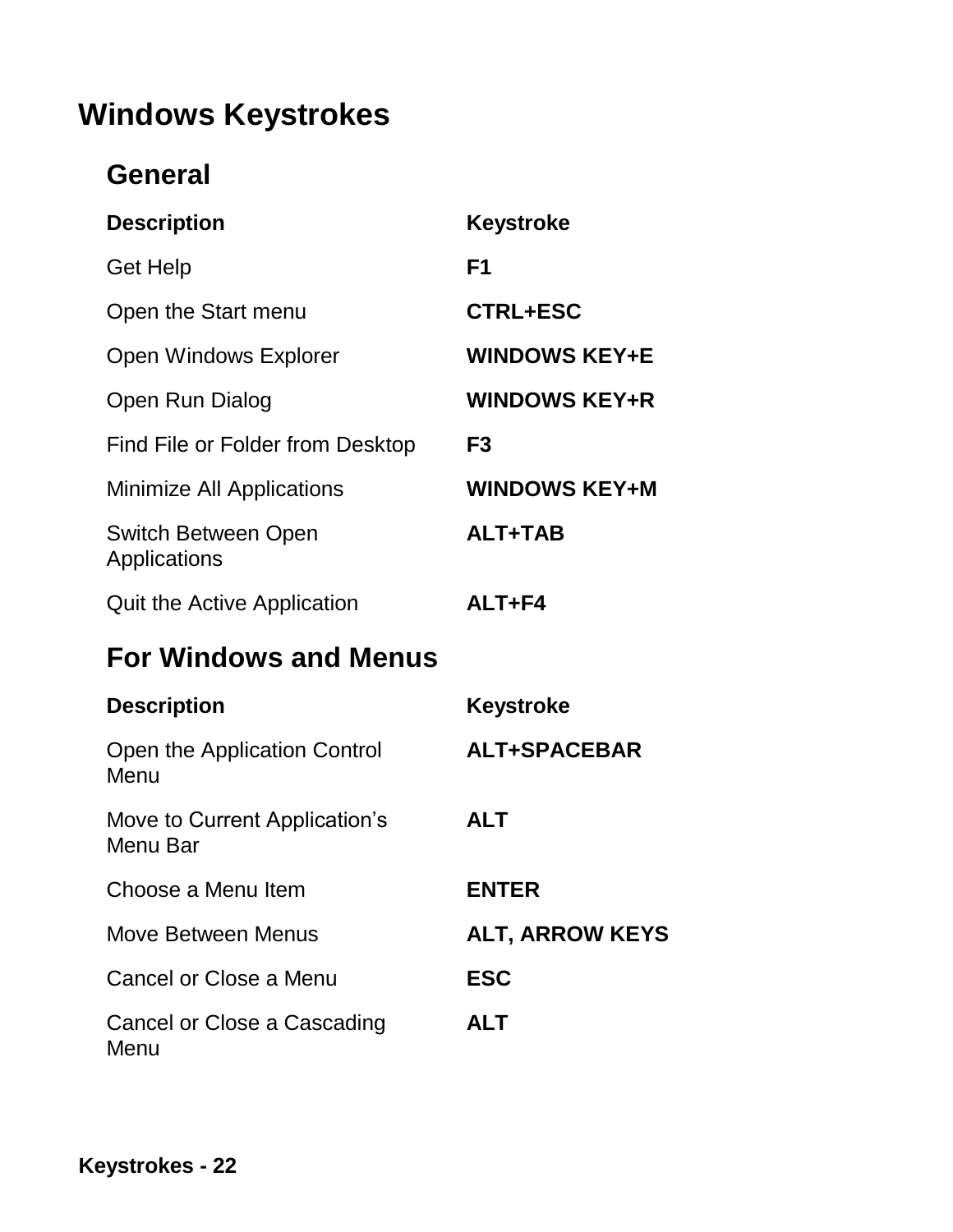| Open a Child Window Control<br>Menu       | <b>ALT+DASH</b>                            |
|-------------------------------------------|--------------------------------------------|
| Close a Child Window                      | CTRL+F4                                    |
| Open the Context Menu                     | <b>APPLICATIONS KEY or</b><br>SHIFT+F10    |
| <b>For Dialog Boxes</b>                   |                                            |
| <b>Description</b>                        | <b>Keystroke</b>                           |
| <b>Move Through Dialog Controls</b>       | <b>TAB</b>                                 |
| Move Backward Through Dialog<br>Controls  | <b>SHIFT+TAB</b>                           |
| Move to Another Page                      | <b>CTRL+TAB</b>                            |
| <b>Reverse Direction Through</b><br>Pages | <b>CTRL+SHIFT+TAB</b>                      |
| Select or Deselect in List View           | <b>SPACEBAR or</b><br><b>CTRL+SPACEBAR</b> |
| Toggle a Check Box On/Off                 | <b>SPACEBAR</b>                            |
| <b>For Reading Text</b>                   |                                            |
| <b>Description</b>                        | Keystroke                                  |
| Move One Character Left                   | <b>LEFT ARROW</b>                          |
| Move One Character Right                  | <b>RIGHT ARROW</b>                         |
| Move One Word Left                        | <b>CTRL+LEFT ARROW</b>                     |
| Move One Word Right                       | <b>CTRL+RIGHT ARROW</b>                    |
| Move to Beginning of Line                 | <b>HOME</b>                                |
| Move to End of Line                       | <b>END</b>                                 |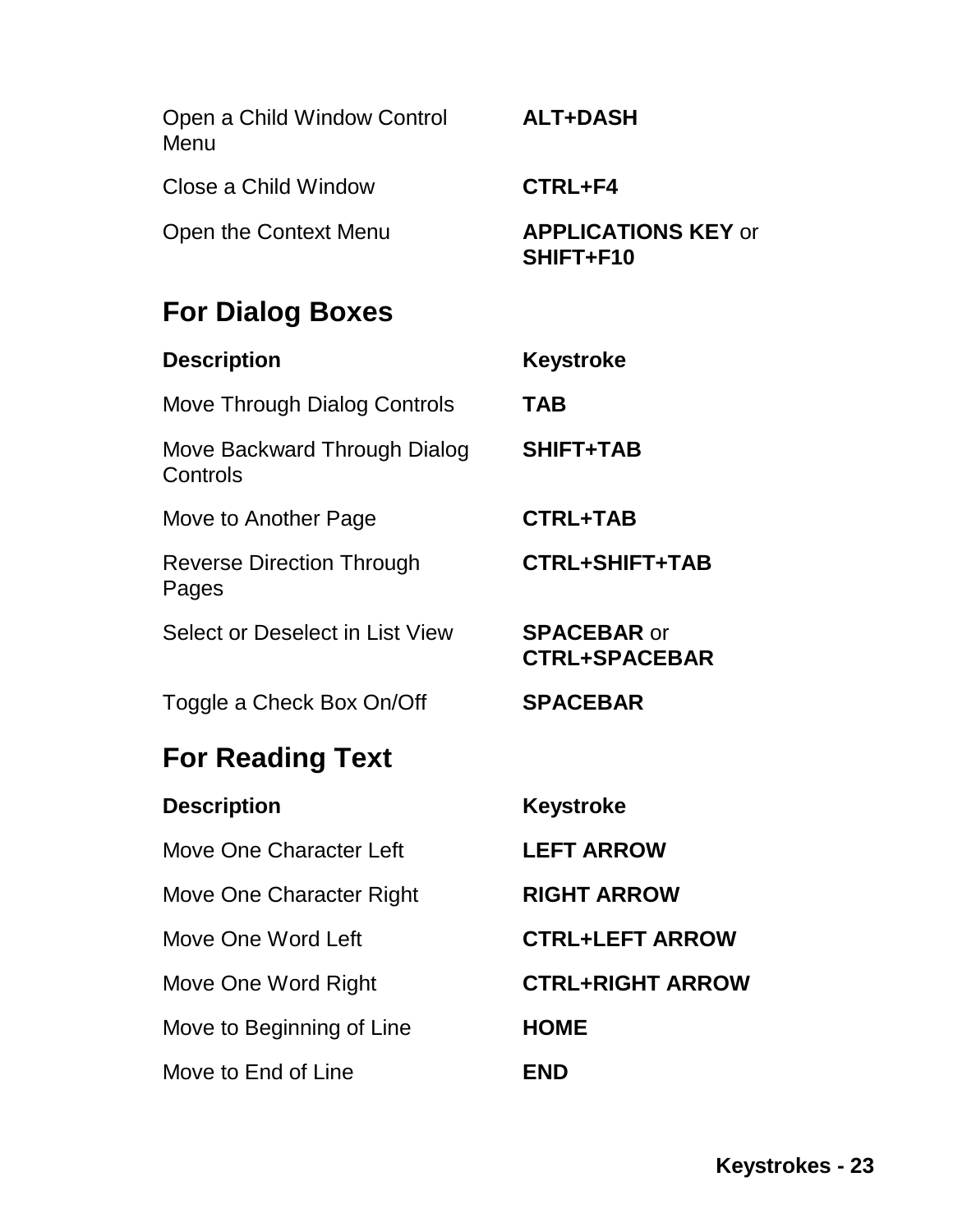| <b>Description</b>            | <b>Keystroke</b>       |
|-------------------------------|------------------------|
| Move One Paragraph Up         | <b>CTRL+UP ARROW</b>   |
| Move One Paragraph Down       | <b>CTRL+DOWN ARROW</b> |
| Scroll Up One Screen          | <b>PAGE UP</b>         |
| <b>Scroll Down One Screen</b> | <b>PAGE DOWN</b>       |
| Move to Beginning             | <b>CTRL+HOME</b>       |
| Move to End                   | <b>CTRL+END</b>        |

# **For Editing Text**

| <b>Description</b>                                                 | <b>Keystroke</b>                                                               |
|--------------------------------------------------------------------|--------------------------------------------------------------------------------|
| Copy                                                               | <b>CTRL+C</b>                                                                  |
| Cut                                                                | <b>CTRL+X</b>                                                                  |
| Paste                                                              | <b>CTRL+V</b>                                                                  |
| <b>Read Clipboard Contents</b><br>(Desktop or Laptop Layout)       | <b>WINDOWS KEY+INSERT+X or</b><br><b>WINDOWS KEY+CAPS LOCK+X</b>               |
| <b>Virtualize Clipboard Contents</b><br>(Desktop or Laptop Layout) | <b>INSERT+SPACEBAR followed by</b><br>C or CAPS LOCK+SPACEBAR<br>followed by C |
| Undo                                                               | CTRL+Z                                                                         |
| <b>Delete Current Character</b>                                    | <b>DELETE</b>                                                                  |
| <b>Delete Prior Character</b>                                      | <b>BACKSPACE</b>                                                               |
| <b>Select One Character Left</b>                                   | <b>SHIFT+LEFT ARROW</b>                                                        |
| Select One Character Right                                         | <b>SHIFT+RIGHT ARROW</b>                                                       |
| <b>Select One Word Left</b>                                        | <b>CTRL+SHIFT+LEFT ARROW</b>                                                   |
| Select One Word Right                                              | <b>CTRL+SHIFT+RIGHT ARROW</b>                                                  |
|                                                                    |                                                                                |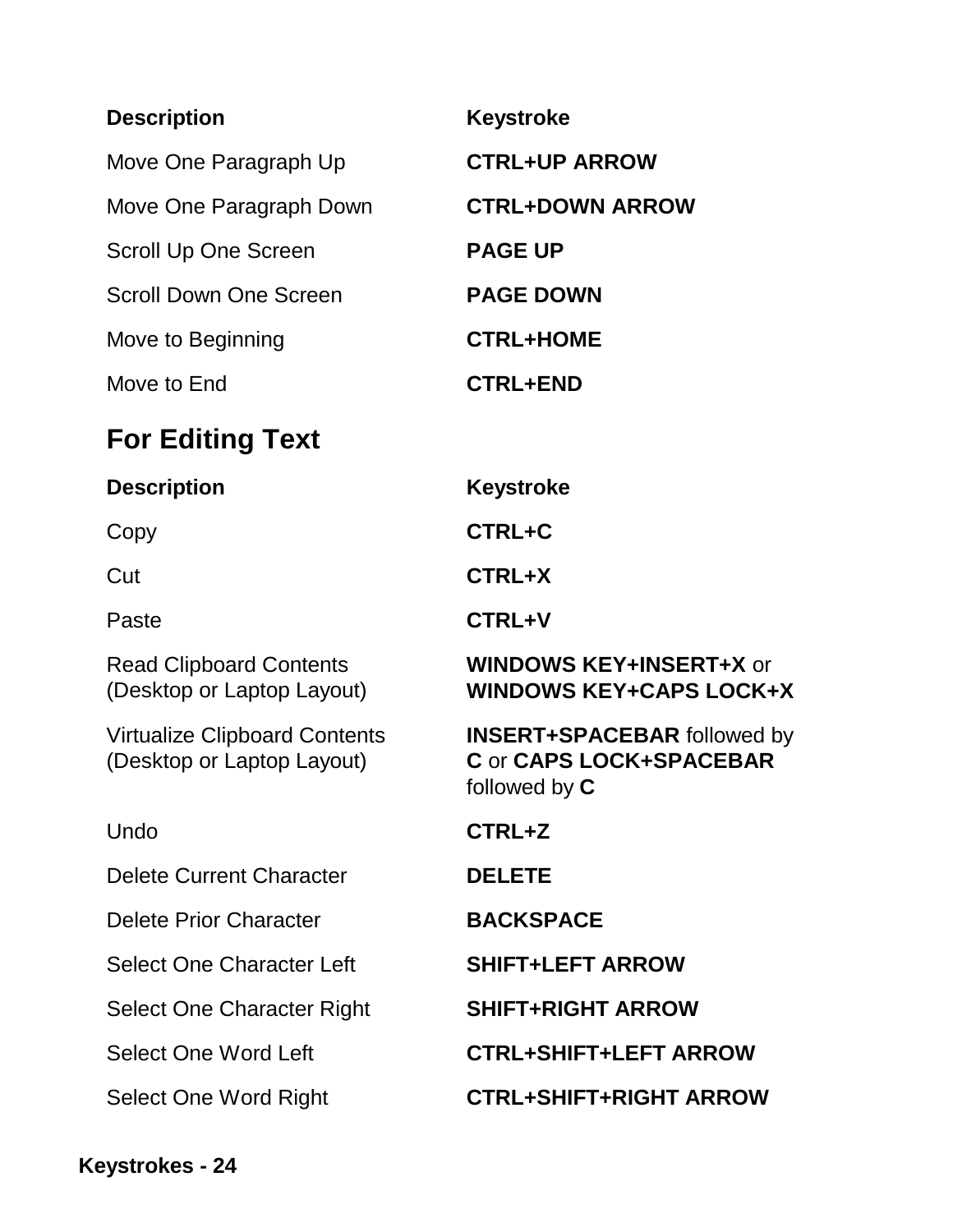| <b>Description</b>                                    | <b>Keystroke</b>         |
|-------------------------------------------------------|--------------------------|
| Select to Beginning of Line                           | <b>SHIFT+HOME</b>        |
| Select to End of Line                                 | <b>SHIFT+END</b>         |
| Select to Beginning                                   | <b>CTRL+SHIFT+HOME</b>   |
| Select to End                                         | <b>CTRL+SHIFT+END</b>    |
| Select All                                            | CTRL+A                   |
| <b>For Windows Explorer</b>                           |                          |
| <b>Description</b>                                    | <b>Keystroke</b>         |
| Delete files                                          | <b>DELETE</b>            |
| Rename a file or folder                               | F <sub>2</sub>           |
| <b>Open Properties for Selected</b><br>File or Folder | <b>ALT+ENTER</b>         |
| Refresh a window                                      | F <sub>5</sub>           |
| Switch between panes                                  | <b>TAB and SHIFT+TAB</b> |
| Go up one level                                       | <b>BACKSPACE</b>         |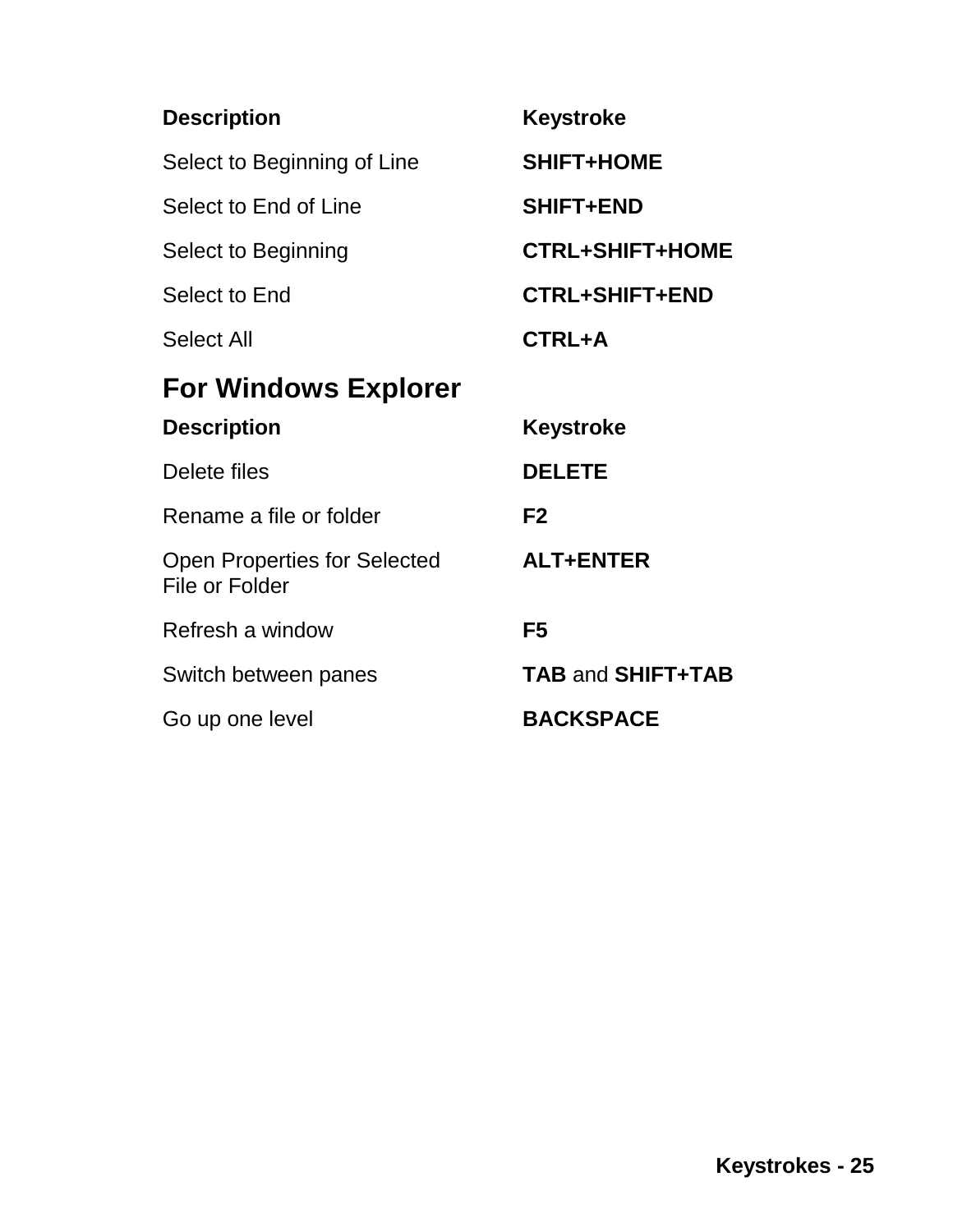# **Gestures for Touch Navigation, Text Reading, and Speech Settings**

| <b>Gesture</b>    | <b>Touch</b><br><b>Navigation</b>                                                                                                                                                        | <b>Text Reading</b>                                                                                                                                                                 | <b>Speech</b><br><b>Settings</b> |
|-------------------|------------------------------------------------------------------------------------------------------------------------------------------------------------------------------------------|-------------------------------------------------------------------------------------------------------------------------------------------------------------------------------------|----------------------------------|
| One-finger<br>tap | Speak the<br>element at the<br>current location<br>(continuously<br>move your<br>finger around<br>the screen to<br>explore)                                                              | Speak the element at<br>the current location<br>(continuously move<br>your finger around the<br>screen to explore)                                                                  |                                  |
| Split tap         | Speak the<br>character at the<br>current location<br>while exploring,<br>or activate the<br>selected Touch<br>Keyboard<br>button in both<br>Standard and<br><b>Touch Typing</b><br>modes | Speak the character at<br>the current location<br>while exploring, or<br>activate the selected<br><b>Touch Keyboard button</b><br>in both Standard and<br><b>Touch Typing modes</b> |                                  |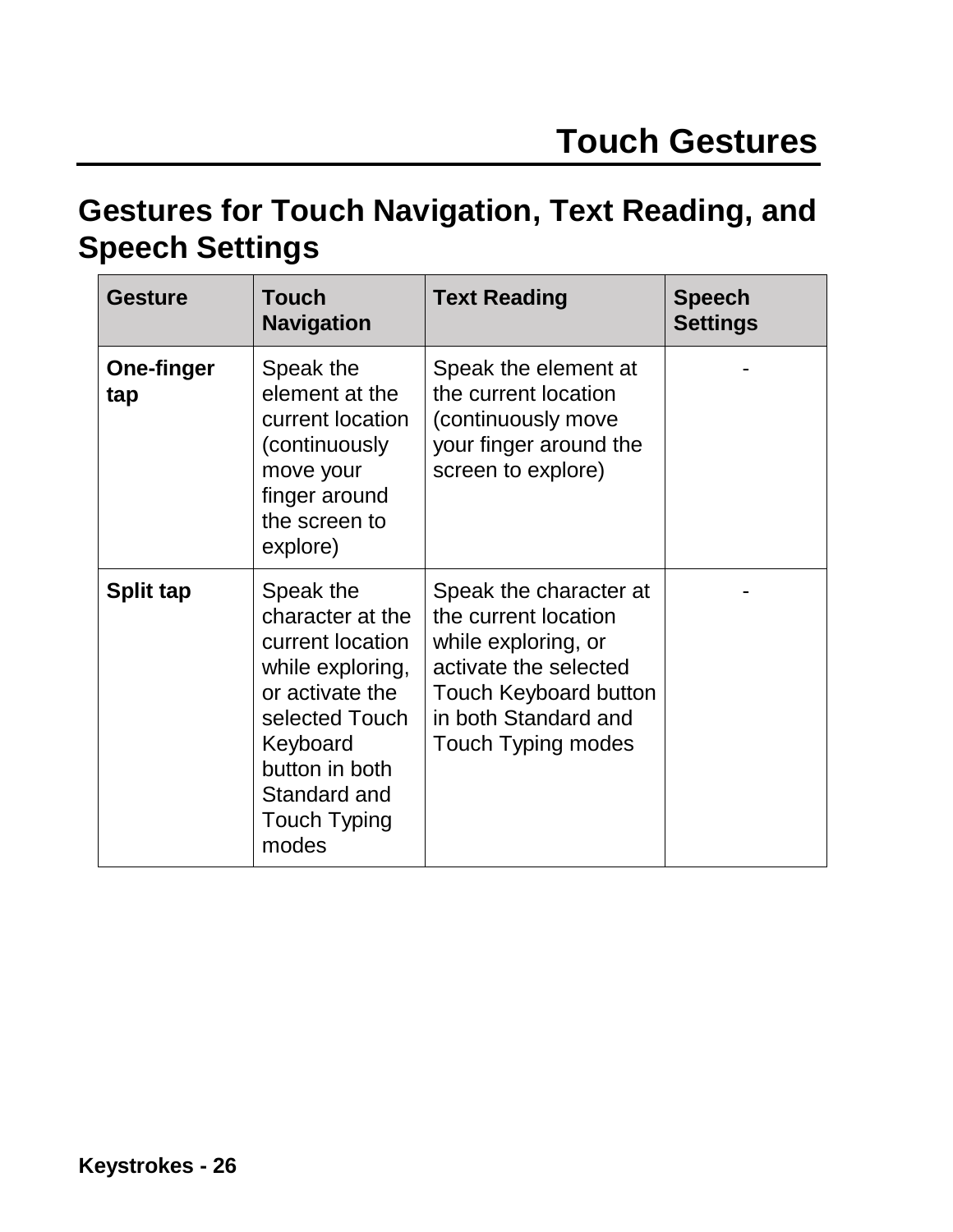| <b>Gesture</b>                              | <b>Touch</b><br><b>Navigation</b>                                                                                                                                                                           | <b>Text Reading</b>                                                                                                                                                                                    | <b>Speech</b><br><b>Settings</b>                   |
|---------------------------------------------|-------------------------------------------------------------------------------------------------------------------------------------------------------------------------------------------------------------|--------------------------------------------------------------------------------------------------------------------------------------------------------------------------------------------------------|----------------------------------------------------|
| <b>Split double</b><br>tap                  | Speak the word<br>at the current<br>location while<br>exploring, or<br>open and close<br>the panel of<br>alternative keys<br>related to the<br>selected Touch<br>Keyboard<br>button in Touch<br>Typing mode | Speak the word at the<br>current location while<br>exploring, or open and<br>close the panel of<br>alternative keys related<br>to the selected Touch<br>Keyboard button in<br><b>Touch Typing mode</b> |                                                    |
| <b>Flick right or</b><br>left               | Next or prior<br>element                                                                                                                                                                                    | Next or prior character                                                                                                                                                                                | Increase or<br>decrease<br>speech rate             |
| Flick down or<br>up                         | Next or prior<br>element (of the<br>type previously<br>set by two-finger<br>flick right or left)<br>or changes the<br>value in slider<br>controls                                                           | Next or prior line (or<br>anywhere that up/down<br>arrow works to move<br>by line)                                                                                                                     | Decrease or<br>increase main<br>volume<br>settings |
| <b>Two-finger</b><br>flick right or<br>left | Cycle forward<br>or backward<br>through<br>element<br>navigation<br>types, such as<br>regions,<br>headings, list<br>items, etc.                                                                             | Next or prior word                                                                                                                                                                                     |                                                    |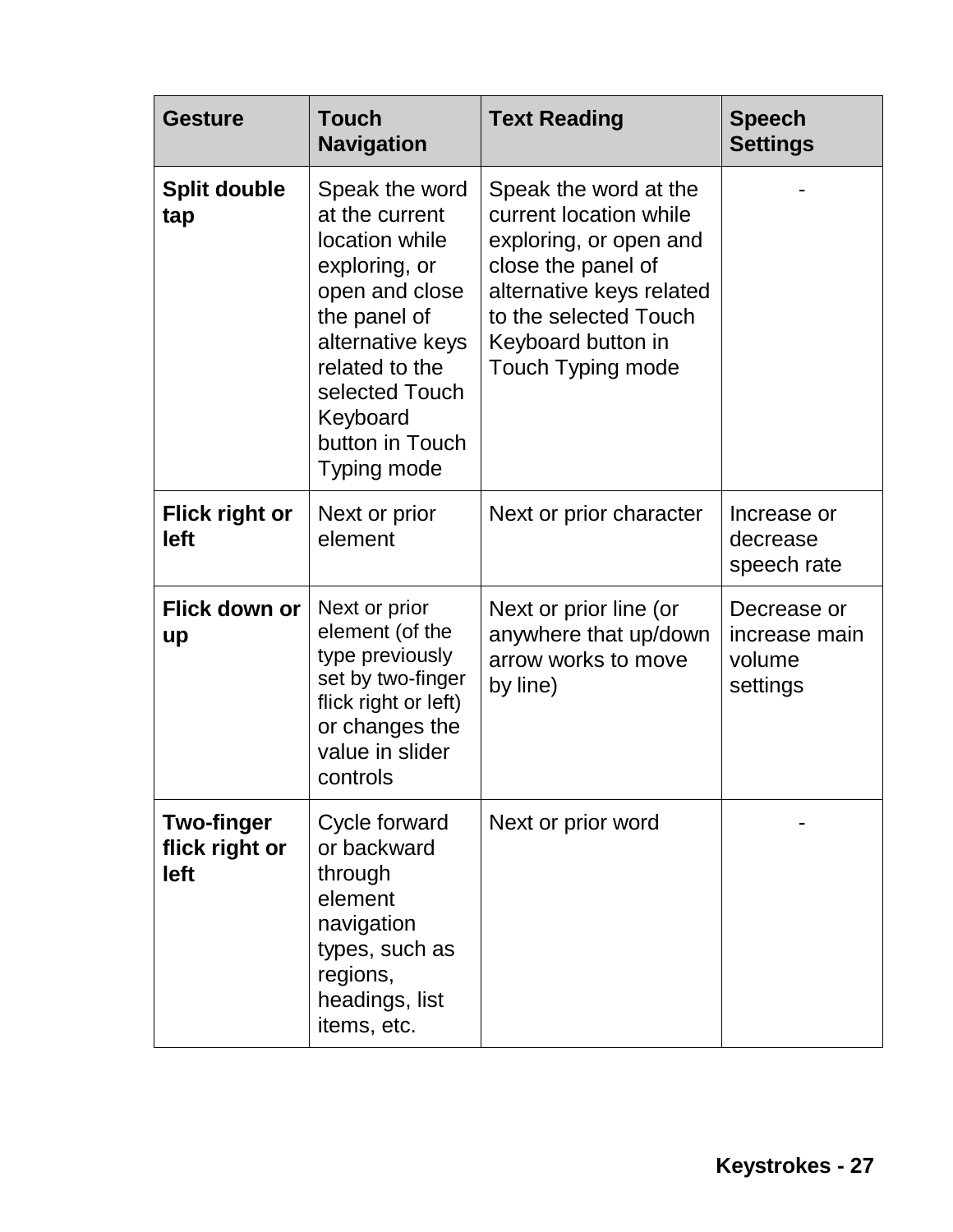| <b>Gesture</b>                                | <b>Touch</b><br><b>Navigation</b>                                                                                                                                                               | <b>Text Reading</b>                                                      | <b>Speech</b><br><b>Settings</b> |
|-----------------------------------------------|-------------------------------------------------------------------------------------------------------------------------------------------------------------------------------------------------|--------------------------------------------------------------------------|----------------------------------|
| <b>Two-finger</b><br>flick up                 | Say current<br>element                                                                                                                                                                          | Prior paragraph<br>(performs a CTRL+UP<br><b>ARROW)</b>                  |                                  |
| <b>Two-finger</b><br>flick down               | Say all                                                                                                                                                                                         | Next paragraph<br>(performs a<br><b>CTRL+DOWN</b><br><b>ARROW)</b>       |                                  |
| <b>Triple tap</b>                             | Select or clear<br>an item in a list<br>or open and<br>close the panel<br>of alternative<br>keys related to<br>the selected<br>Touch<br>Keyboard<br>button in<br><b>Standard</b><br>Typing mode | Toggle text selection                                                    | Toggles touch<br>cursor on/off   |
| <b>Two-finger</b><br>triple tap               | Speak selected<br>text                                                                                                                                                                          | Speak selected text                                                      |                                  |
| <b>Three-finger</b><br>flick right or<br>left | Performs a<br><b>TAB or</b><br><b>SHIFT+TAB</b>                                                                                                                                                 | End or beginning of<br>current line (performs a<br><b>JAWS END/HOME)</b> |                                  |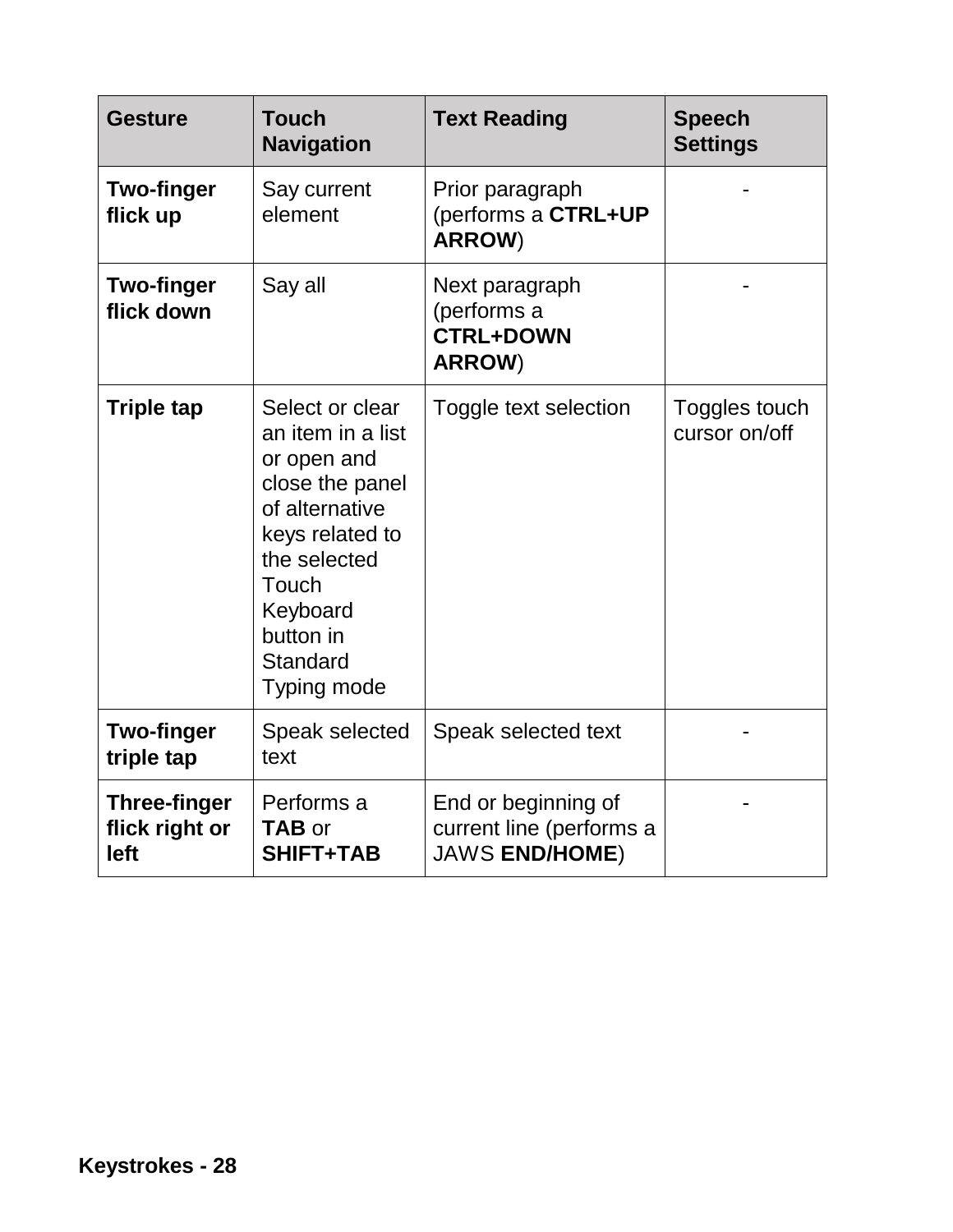| <b>Gesture</b>                             | <b>Touch</b><br><b>Navigation</b>                                              | <b>Text Reading</b>                                                        | <b>Speech</b><br><b>Settings</b>        |
|--------------------------------------------|--------------------------------------------------------------------------------|----------------------------------------------------------------------------|-----------------------------------------|
| <b>Three-finger</b><br>flick up or<br>down | Cycle between<br>application<br>panes similar to<br>pressing F6 or<br>SHIFT+F6 | Beginning or end of<br>text area (performs a<br><b>CTRL+HOME/END)</b>      |                                         |
| <b>Four-finger</b><br>flick up or<br>down  | First or last<br>element                                                       | Move up or down a<br>page or screen<br>(performs a PAGE<br><b>UP/DOWN)</b> |                                         |
| <b>Four-finger</b><br>swipe down           |                                                                                | Say All (a single tap<br>anywhere on the<br>screen stops reading)          |                                         |
| <b>Four-finger</b><br>swipe down-<br>up    | <b>Toggles</b><br>Windows touch<br>keyboard on/off                             | <b>Toggles Windows</b><br>touch keyboard on/off                            |                                         |
| <b>Four-finger</b><br>double tap           | List gestures for<br>touch<br>navigation                                       | List gestures for text<br>reading                                          | List gestures<br>for speech<br>settings |

# **Gestures for General Windows and JAWS Commands**

| <b>Gesture</b>          | <b>Action</b>                                                                                                                          |
|-------------------------|----------------------------------------------------------------------------------------------------------------------------------------|
| Double tap              | Activate the current element or Touch Keyboard<br>button in Standard Typing mode (Works for both<br>touch navigation and text reading) |
| <b>Two-finger swipe</b> | Escape (performs <b>ESC</b> for both touch navigation                                                                                  |
| right-left              | and text reading)                                                                                                                      |
| <b>Two-finger swipe</b> | Close application (For both touch navigation and text                                                                                  |
| up-down                 | reading)                                                                                                                               |